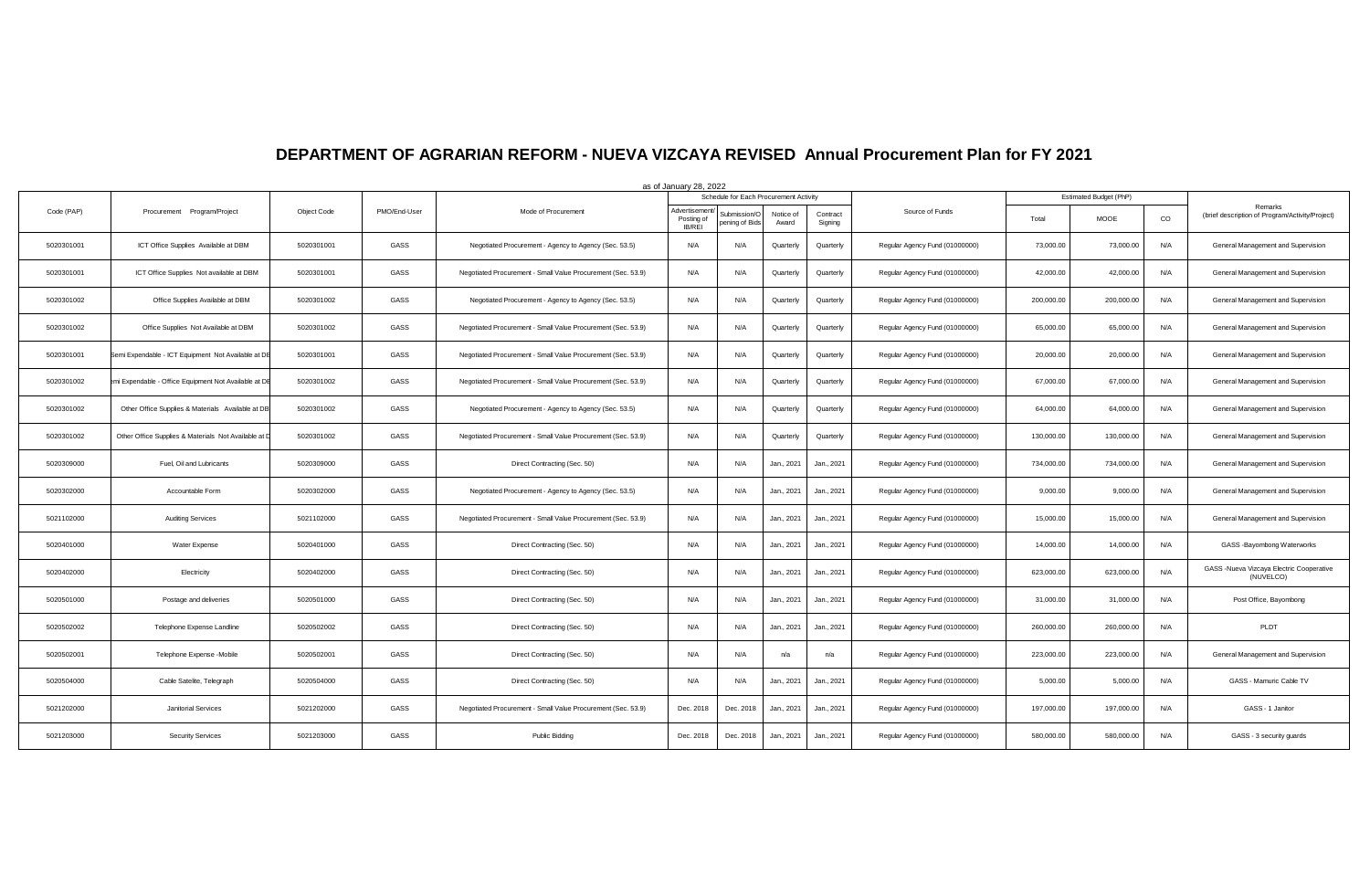| 5021299099 | <b>Other General Services</b>                                                                   | 5021299099 | GASS | Negotiated Procurement - Small Value Procurement (Sec. 53.9) | N/A                       | N/A                           | n/a                           | n/a                            | Regular Agency Fund (01000000) | 556,000.00 | 556,000.00 | N/A | General Management and Supervision                                                                                          |
|------------|-------------------------------------------------------------------------------------------------|------------|------|--------------------------------------------------------------|---------------------------|-------------------------------|-------------------------------|--------------------------------|--------------------------------|------------|------------|-----|-----------------------------------------------------------------------------------------------------------------------------|
| 5021501001 | Taxes, Duties & Licenses                                                                        | 5021501001 | GASS | Negotiated Procurement - Agency to Agency (Sec. 53.5)        | N/A                       | N/A                           | Jan., 2021                    | Jan., 2021                     | Regular Agency Fund (01000000) | 27,000.00  | 27,000.00  | N/A | General Management and Supervision                                                                                          |
| 5021502000 | <b>Fidelity Bond Premium</b>                                                                    | 5021502000 | GASS | Negotiated Procurement - Agency to Agency (Sec. 53.5)        | N/A                       | N/A                           | Jan., 2021                    | Jan., 2021                     | Regular Agency Fund (01000000) | 15,000.00  | 15,000.00  | N/A | General Management and Supervision                                                                                          |
| 5021503000 | Insurance Expense                                                                               | 5021503000 | GASS | Negotiated Procurement - Agency to Agency (Sec. 53.5)        | N/A                       | N/A                           | Jan., 2021                    | Jan., 2021                     | Regular Agency Fund (01000000) | 40,000.00  | 40,000.00  | N/A | General Management and Supervision                                                                                          |
| 5029904000 | Transportation and Delivery Expenses                                                            | 5029904000 | GASS | Negotiated Procurement - Small Value Procurement (Sec. 53.9) | N/A                       | N/A                           | Jan., 2021                    | Jan., 2021                     | Regular Agency Fund (01000000) | 31,000.00  | 31,000.00  | N/A | General Management and Supervision                                                                                          |
| 5029905001 | <b>Rent Building</b>                                                                            | 5029905001 | GASS | Negotiated Procurement - Small Value Procurement (Sec. 53.9) | ec. 2020 an<br>Jan., 2021 | Dec. 2020<br>and Jan.<br>2021 | Dec. 2020<br>and Jan.<br>2021 | Dec. 2020<br>and Jan.,<br>2021 | Regular Agency Fund (01000000) | 834,000.00 | 834,000.00 | N/A | General Management and Supervision                                                                                          |
| 5020201002 | Marketing campaign (PRISM based activity)                                                       | 5020201002 | GASS | Negotiated Procurement - Small Value Procurement (Sec. 53.9) | N/A                       | N/A                           | 2nd Qrtr                      | 2nd Qtr                        | Regular Agency Fund (01000000) | 4,000.00   | 4,000.00   | N/A | <b>GASS Trainings</b>                                                                                                       |
| 5020201002 | Conduct of MANCOM<br>activities/meetings/regular/expanded                                       | 5020201002 | GASS | Negotiated Procurement - Small Value Procurement (Sec. 53.9) | N/A                       | N/A                           | Monthly                       | Monthly                        | Regular Agency Fund (01000000) | 70,500.00  | 70,500.00  | N/A | <b>GASS Trainings</b>                                                                                                       |
| 5020201002 | Conduct of BAC Activities/regular/expanded                                                      | 5020201002 | GASS | Negotiated Procurement - Small Value Procurement (Sec. 53.9) | N/A                       | N/A                           | Monthly                       | Monthly                        | Regular Agency Fund (01000000) | 14,400.00  | 14,400.00  | N/A | <b>GASS Trainings</b>                                                                                                       |
| 5020201002 | Regular conduct of plannning and assessment<br>sessions (performance review)                    | 5020201002 | GASS | Negotiated Procurement - Small Value Procurement (Sec. 53.9) | N/A                       | N/A                           | Qurterly                      | Quaterly                       | Regular Agency Fund (01000000) | 286,000.00 | 286,000.00 | N/A | <b>GASS Trainings</b>                                                                                                       |
| 5020201002 | Conduct of Conference/Assessment on<br>Administrative and Finance Matters                       | 5020201002 | GASS | Negotiated Procurement - Small Value Procurement (Sec. 53.9) | N/A                       | N/A                           | Qurterly                      | Quaterly                       | Regular Agency Fund (01000000) | 62,000.00  | 62,000.00  | N/A | <b>GASS Trainings</b>                                                                                                       |
| 5020201002 | Conduct of Semestral GAD Assessment and<br>planning session                                     | 5020201002 | GASS | Negotiated Procurement - Small Value Procurement (Sec. 53.9) | N/A                       | N/A                           | Qurterly                      | Quaterly                       | Regular Agency Fund (01000000) | 40,000.00  | 40,000.00  | N/A | <b>GASS Trainings</b>                                                                                                       |
| 5020201002 | Conduct of Semester E NGAS and E Budget<br>Assessment and Workshop                              | 5020201002 | GASS | Negotiated Procurement - Small Value Procurement (Sec. 53.9) | N/A                       | N/A                           | Semestral                     | Semestral                      | Regular Agency Fund (01000000) | 30,320.00  | 30,320.00  | N/A | <b>GASS Trainings</b>                                                                                                       |
| 5020201002 | Conduct of Capacility Development Training                                                      | 5020201002 | GASS | Negotiated Procurement - Small Value Procurement (Sec. 53.9) | N/A                       | N/A                           | Qurterly                      | Quaterly                       | Regular Agency Fund (01000000) | 60,000.00  | 60,000.00  | N/A | <b>GASS Trainings</b>                                                                                                       |
| 5020201002 | Conduct of Orientation/Cascading Updating of<br>Policies guidelines and issuances and ISO - QMS | 5020201002 | GASS | Negotiated Procurement - Small Value Procurement (Sec. 53.9) | N/A                       | N/A                           | Qurterly                      | Quaterly                       | Regular Agency Fund (01000000) | 123,900.00 | 123,900.00 | N/A | <b>GASS Trainings</b>                                                                                                       |
| 5020201002 | CARPER Anniversary/DAR Employees Synergy and<br><b>Wellness Training</b>                        | 5020201002 | GASS | Negotiated Procurement - Small Value Procurement (Sec. 53.9) | N/A                       | N/A                           | Qurterly                      | Quaterly                       | Regular Agency Fund (01000000) | 101,300.00 | 101,300.00 | N/A | <b>GASS Trainings</b>                                                                                                       |
| 5020201002 | Conduct of Gender sensitive organization focused<br>activities                                  | 5020201002 | GASS | Negotiated Procurement - Small Value Procurement (Sec. 53.9) | N/A                       | N/A                           | March                         | March                          | Regular Agency Fund (01000000) | 44,580.00  | 44,580.00  | N/A | <b>GASS Trainings</b>                                                                                                       |
| 5021305002 | Repair and Maintenance - Office Equipment                                                       | 5021305002 | GASS | Negotiated Procurement - Small Value Procurement (Sec. 53.9) | N/A                       | N/A                           | Quarterly                     | Quarterly                      | Regular Agency Fund (01000000) | 5,000.00   | 5,000.00   | N/A | repair of office equipment                                                                                                  |
| 5021306001 | Repair and Maintenance Motor Vehicles                                                           | 5021306001 | GASS | Negotiated Procurement - Small Value Procurement (Sec. 53.9) | N/A                       | N/A                           | Jan. 2020                     | Monthly                        | Regular Agency Fund (01000000) | 206,000.00 | 206,000.00 | N/A | Repair of vehicles (SJK 185, XKJ 486, SFW 258,<br>GKA 322, motor vehicle (Plate No. FP-2226, 1791<br>QZ, 1981 QZ, & 1992 QZ |
| 5021308004 | Repair and Maintenance ICT Equipment                                                            | 5021308004 | GASS | Negotiated Procurement - Small Value Procurement (Sec. 53.9) | N/A                       | N/A                           | Quarterly                     | quaterly                       | Regular Agency Fund (01000000) | 10,000.00  | 10,000.00  | N/A | General Management and Supervision                                                                                          |
| 5020101000 | <b>Traveling Expenses</b>                                                                       | 5020101000 | GASS | Negotiated Procurement - Small Value Procurement (Sec. 53.9) | N/A                       | N/A                           | N/A                           | N/A                            | Regular Agency Fund (01000000) | 780,000.00 | 780,000.00 | N/A | General Management and Supervision                                                                                          |
| 5020201002 | LTSP 2020 Annual Assessment and Planning<br>Workshop for 2021 Target                            | 5020201002 | LTID | Negotiated Procurement - Small Value Procurement (Sec. 53.9) | N/A                       | N/A                           | Jan. 2021                     | January                        | Regular Agency Fund (01000000) | 14,300.00  | 14.300.00  | N/A | LTSP - Trainings                                                                                                            |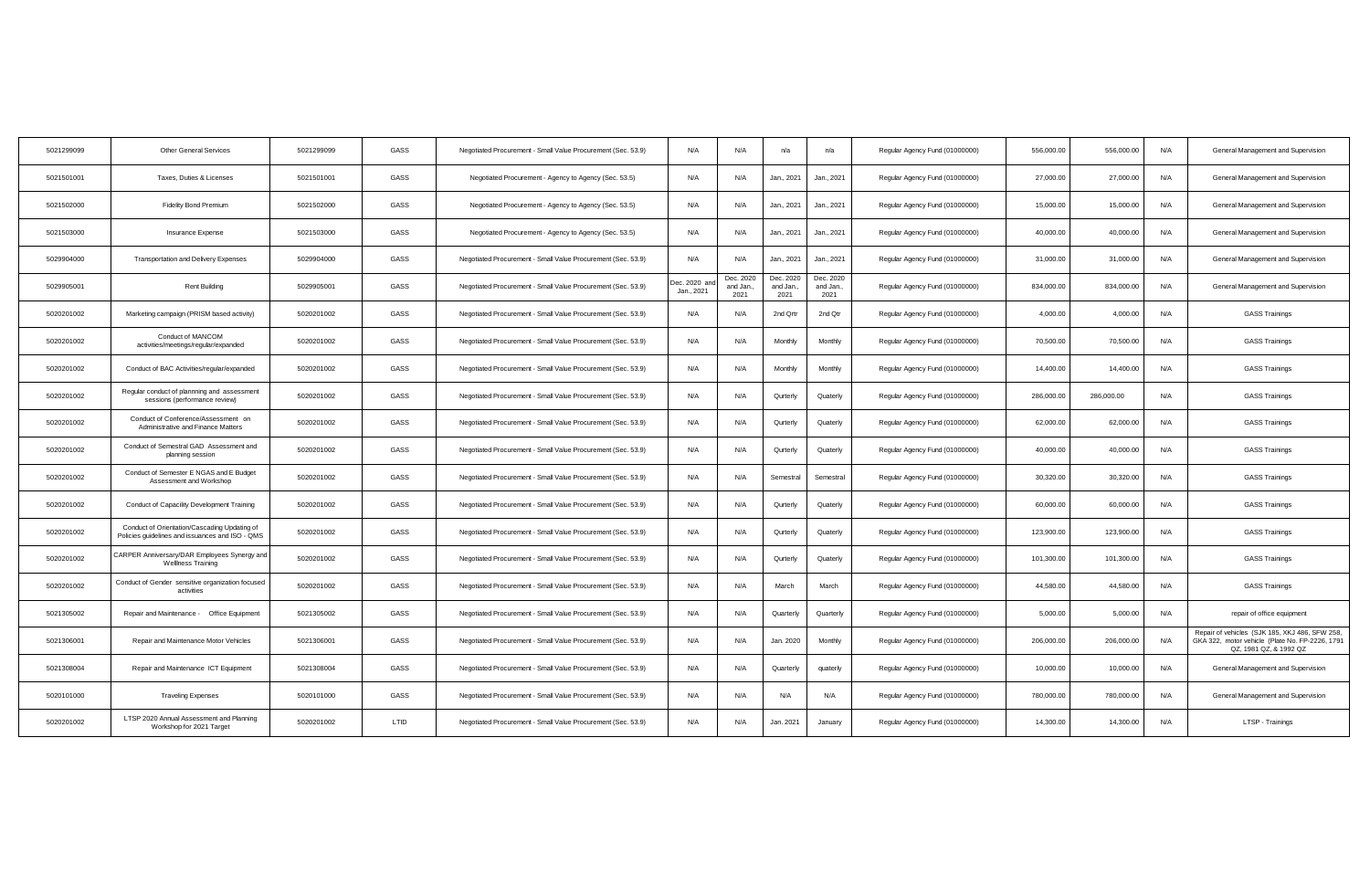| 5020201002 | Joint DAR-DENR investigation of landholdings for<br>CARP coverage                                                                      | 5020201002 | LTID        | Negotiated Procurement - Small Value Procurement (Sec. 53.9) | N/A       | N/A  | Feb.2021         | February     | Regular Agency Fund (01000000) | 2,800.00   | 2,800.00   | N/A | LTSP - Trainings                  |
|------------|----------------------------------------------------------------------------------------------------------------------------------------|------------|-------------|--------------------------------------------------------------|-----------|------|------------------|--------------|--------------------------------|------------|------------|-----|-----------------------------------|
| 5020201002 | Barangay Consultation/conduct Initial Pulong Pulong<br>for New Lands in KKK areas/GOL.                                                 | 5020201002 | LTID        | Negotiated Procurement - Small Value Procurement (Sec. 53.9) | N/A       | N/A  | May 2021         | May          | Regular Agency Fund (01000000) | 10,300.00  | 10,300.00  | N/A | LTSP - Trainings                  |
| 5020201002 | Barangay Consultation/conduct Initial Pulong Pulong<br>for the subdivision of Collective CLOA in CONWAP<br>Valley Resettlement Project | 5020201002 | LTID        | Negotiated Procurement - Small Value Procurement (Sec. 53.9) | N/A       | N/A  | May 2021         | May          | Regular Agency Fund (01000000) | 10,400.00  | 10,400.00  | N/A | LTSP - Trainings                  |
| 5020201002 | Joint DAR-DENR-NCIP-LRA Meeting                                                                                                        | 5020201002 | <b>LTID</b> | Negotiated Procurement - Small Value Procurement (Sec. 53.9) | N/A       | N/A  | April 1, 2021    | April        | Regular Agency Fund (01000000) | 7.300.00   | 7.300.00   | N/A | LTSP - Trainings                  |
| 5020201002 | LTSP 1st Semester Assessment & Catch Up<br>Planning Workshop                                                                           | 5020201002 | LTID        | Negotiated Procurement - Small Value Procurement (Sec. 53.9) | N/A       | N/A  | <b>July 2021</b> | March        | Regular Agency Fund (01000000) | 14,300.00  | 14,300.00  | N/A | LTSP - Trainings                  |
| 5020201002 | Project SPLIT Orientation and Implementation<br>Planning Conference.                                                                   | 5020201002 | LTID        | Negotiated Procurement - Small Value Procurement (Sec. 53.9) | N/A       | N/A  | Feb-21           | Feb-21       | Regular Agency Fund (01000000) | 8,800.00   | 8,800.00   | N/A | LTSP - Trainings                  |
| 5020301001 | ICT Office Supplies Available at PS DBM                                                                                                | 5020301001 | LTID        | Negotiated Procurement - Agency to Agency (Sec. 53.5)        | N/A       | N/A  | Quarterly        | Quarterly    | Regular Agency Fund (01000000) | 40,000.00  | 40,000.00  | N/A | Land Tenure Security Program      |
| 5020301002 | Office Supplies Expense Available at DBM                                                                                               | 5020301002 | LTID        | Negotiated Procurement - Agency to Agency (Sec. 53.5)        | N/A       | N/A  | Quarterly        | Quarterly    | Regular Agency Fund (01000000) | 60,000.00  | 60,000.00  | N/A | Land Tenure Security Program      |
| 5020309000 | Fuel, Oil and Lubricants                                                                                                               | 5020309000 | LTID        | Direct Contracting (Sec. 50)                                 | N/A       | N/A  | Jan-Dec          | Jan.-Dec.    | Regular Agency Fund (01000000) | 71,000.00  | 71,000.00  | N/A | Land Tenure Security Program      |
| 5020321003 | Semi-Expandable Machinery & Equipment ICT<br>Equipment Available at DBM                                                                | 5020321003 | LTID        | Negotiated Procurement - Agency to Agency (Sec. 53.5)        | N/A       | N/A  | Jan.-Dec.        | Jan.-Dec.    | Regular Agency Fund (01000000) | 30,100.00  | 30,100.00  | N/A | Land Tenure Security Program      |
| 5020321003 | Semi-Expandable Machinery & Equipment ICT<br>Equipment Not available at DBM                                                            | 5020321003 | LTID        | Negotiated Procurement - Small Value Procurement (Sec. 53.9) | N/A       | N/A  | April & July     | April & July | Regular Agency Fund (01000000) | 12,900.00  | 12,900.00  | N/A | Land Tenure Security Program      |
| 5020301002 | Office Equipment Not Available at DBM                                                                                                  | 5020301002 | LTID        | Negotiated Procurement - Small Value Procurement (Sec. 53.9) | N/A       | N/A  | Jan.-Dec.        | Jan.-Dec.    | Regular Agency Fund (01000000) | 8,000.00   | 8,000.00   | N/A | Land Tenure Security Program      |
| 5020701000 | Survey Expense                                                                                                                         | 5020701000 | LTID        | Public Bidding                                               | June-July | Aug. | Aug              | August       | Regular Agency Fund (01000000) | 329,000.00 | 329,000.00 | N/A | Land Tenure Security Program      |
| 5021306001 | Repair & Maintenance - Motor Vehicle                                                                                                   | 5021306001 | LTID        | Negotiated Procurement - Small Value Procurement (Sec. 53.9) | N/A       | N/A  | Jan-Dec          | Jan-Dec      | Regular Agency Fund (01000000) | 36,000.00  | 36,000.00  | N/A | Land Tenure Security Program      |
| 5021305002 | Repair & Maintenance - Office Equipment                                                                                                | 5021305002 | LTID        | Negotiated Procurement - Small Value Procurement (Sec. 53.9) | N/A       | N/A  | Jan-Dec          | Jan-Dec      | Regular Agency Fund (01000000) | 25,000.00  | 25,000.00  | N/A | Land Tenure Security Program      |
| 5021308004 | Repair and Maintenance - ICT Equipments                                                                                                | 5021308004 | LTID        | Negotiated Procurement - Small Value Procurement (Sec. 53.9) | N/A       | N/A  | Jan-Dec          | Jan-Dec      | Regular Agency Fund (01000000) | 5,000.00   | 5,000.00   | N/A | Land Tenure Security Program      |
| 5021299099 | <b>Other General Services</b>                                                                                                          | 5021299099 | LTID        | Negotiated Procurement - Small Value Procurement (Sec. 53.9) | N/A       | N/A  | Jan-Dec          | Jan-Dec      | Regular Agency Fund (01000000) | 260,000.00 | 260,000.00 | N/A | Land Tenure Security Program      |
| 5029904000 | Transportation and Delivery Expense                                                                                                    | 5029904000 | LTID        | Negotiated Procurement - Small Value Procurement (Sec. 53.9) | N/A       | N/A  | N/A              | N/A          | Regular Agency Fund (01000000) | 28,000.00  | 28,000.00  | N/A | Land Tenure Security Program      |
| 5020101000 | <b>Traveling Expenses</b>                                                                                                              | 5020101000 | LTID        | Negotiated Procurement - Small Value Procurement (Sec. 53.9) | N/A       | N/A  | N/A              | N/A          | Regular Agency Fund (01000000) | 395,800.00 | 395,800.00 | N/A | Land Tenure Security Program      |
| 5020201002 | Strategic Planning cum Levelling off on the<br>Expectations of Targets and Accomplishments                                             | 5020201002 | ALS         | Negotiated Procurement - Small Value Procurement (Sec. 53.9) | N/A       | N/A  | $Jan-21$         | $Jan-21$     | Regular Agency Fund (01000000) | 37,500.00  | 37,500.00  | N/A | Agrarian Legal Services Trainings |
| 5020201002 | Legal Clinic, Mediation and Petition Drafting                                                                                          | 5020201002 | ALS         | Negotiated Procurement - Small Value Procurement (Sec. 53.9) | N/A       | N/A  | Feb-21           | Feb-21       | Regular Agency Fund (01000000) | 51,650.00  | 51,650.00  | N/A | Agrarian Legal Services Trainings |
| 5020201002 | Monitoring of Granted and Illegal Conversion                                                                                           | 5020201002 | ALS         | Negotiated Procurement - Small Value Procurement (Sec. 53.9) | N/A       | N/A  | Mar-21           | Mar-21       | Regular Agency Fund (01000000) | 7,500.00   | 7,500.00   | N/A | Agrarian Legal Services Trainings |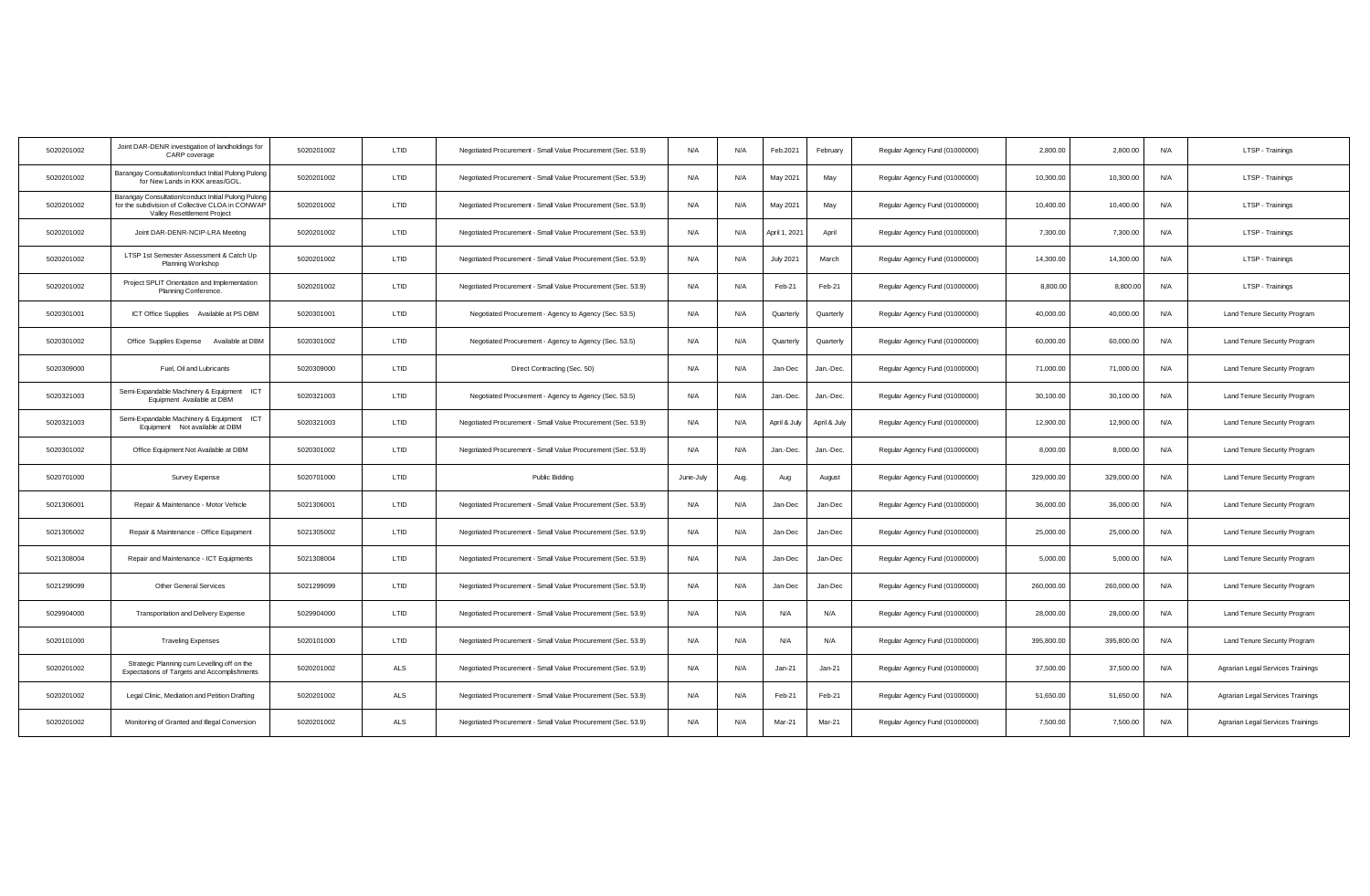| 5020201002 | Legal Clinic, Mediation and Petition Drafting                                       | 5020201002 | ALS | Negotiated Procurement - Small Value Procurement (Sec. 53.9) | N/A | N/A | Apr-21        | Apr-21                     | Regular Agency Fund (01000000) | 51,650.00  | 51,650.00  | N/A<br>Agrarian Legal Services Trainings |
|------------|-------------------------------------------------------------------------------------|------------|-----|--------------------------------------------------------------|-----|-----|---------------|----------------------------|--------------------------------|------------|------------|------------------------------------------|
| 5020201002 | Monitoring of Granted and Illegal Conversion                                        | 5020201002 | ALS | Negotiated Procurement - Small Value Procurement (Sec. 53.9) | N/A | N/A | May-21        | May-21                     | Regular Agency Fund (01000000) | 7,500.00   | 7,500.00   | N/A<br>Agrarian Legal Services Trainings |
| 5020201002 | In-House Training and Workshop for Cancellation<br>and Agrarian Law Implemenatation | 5020201002 | ALS | Negotiated Procurement - Small Value Procurement (Sec. 53.9) | N/A | N/A | Jun-21        | $Jun-21$                   | Regular Agency Fund (01000000) | 45,150.00  | 45,150.00  | N/A<br>Agrarian Legal Services Trainings |
| 5020201002 | Legal Clinic, Mediation and Petition Drafting                                       | 5020201002 | ALS | Negotiated Procurement - Small Value Procurement (Sec. 53.9) | N/A | N/A | $Jun-21$      | $Jun-21$                   | Regular Agency Fund (01000000) | 51,650.00  | 51,650.00  | N/A<br>Agrarian Legal Services Trainings |
| 5020201002 | Monitoring of Granted and Illegal Conversion                                        | 5020201002 | ALS | Negotiated Procurement - Small Value Procurement (Sec. 53.9) | N/A | N/A | Apr-21        | Apr-21                     | Regular Agency Fund (01000000) | 7,500.00   | 7,500.00   | N/A<br>Agrarian Legal Services Trainings |
| 5020201002 | Legal Clinic, Mediation and Petition Drafting                                       | 5020201002 | ALS | Negotiated Procurement - Small Value Procurement (Sec. 53.9) | N/A | N/A | <b>Jul-21</b> | JuF21                      | Regular Agency Fund (01000000) | 52,900.00  | 52,900.00  | N/A<br>Agrarian Legal Services Trainings |
| 5020301001 | ICT Office Supplies Available at DBM                                                | 5020301001 | ALS | Negotiated Procurement - Agency to Agency (Sec. 53.5)        | N/A | N/A | Quarterly     | Quarterly                  | Regular Agency Fund (01000000) | 58,000.00  | 58,000.00  | N/A<br>Agrarian Legal Services (ALS)     |
| 5020301001 | ICT Office Supplies Not available at DBM                                            | 5020301001 | ALS | Negotiated Procurement - Small Value Procurement (Sec. 53.9) | N/A | N/A | Quarterly     | Quarterly                  | Regular Agency Fund (01000000) | 29,000.00  | 29,000.00  | N/A<br>Agrarian Legal Services (ALS)     |
| 5020301002 | Office Supplies Expense Available at DBM                                            | 5020301002 | ALS | Negotiated Procurement - Agency to Agency (Sec. 53.5)        | N/A | N/A | Quarterly     | Quarterly                  | Regular Agency Fund (01000000) | 149,000.00 | 149,000.00 | N/A<br>Agrarian Legal Services (ALS)     |
| 5020301002 | Office Supplies Expense Not Available at DBI                                        | 5020301002 | ALS | Negotiated Procurement - Small Value Procurement (Sec. 53.9) | N/A | N/A | Quarterly     | Quarterly                  | Regular Agency Fund (01000000) | 39,000.00  | 39,000.00  | N/A<br>Agrarian Legal Services (ALS)     |
| 5020309000 | Fuel, Oil and Lubricants                                                            | 5020309000 | ALS | Direct Contracting (Sec. 50)                                 | N/A | N/A | $Jan-21$      | $Jan-21$                   | Regular Agency Fund (01000000) | 115,000.00 | 115,000.00 | N/A<br>Agrarian Legal Services (ALS)     |
| 5020301001 | andable Machinery and Equipment ICT Equipment Ava                                   | 5020301001 | ALS | Negotiated Procurement - Agency to Agency (Sec. 53.5)        | N/A | N/A | Quarterly     | Quarterly                  | Regular Agency Fund (01000000) | 32,680.00  | 32,680.00  | N/A<br>Agrarian Legal Services (ALS)     |
| 5020301001 | bandable Machinery and Equipment ICT Equipment No                                   | 5020301001 | ALS | Negotiated Procurement - Small Value Procurement (Sec. 53.9) | N/A | N/A | Quarterly     | Quarterly                  | Regular Agency Fund (01000000) | 58,320.00  | 58,320.00  | N/A<br>Agrarian Legal Services (ALS)     |
| 5020321002 | Semi-Expendable - Office Equipment Available at<br>DBM                              | 5020321002 | ALS | Negotiated Procurement - Agency to Agency (Sec. 53.5)        | N/A | N/A | Quarterly     | Quarterly                  | Regular Agency Fund (01000000) | 7,750.00   | 7,750.00   | N/A<br>Agrarian Legal Services (ALS)     |
| 5020321002 | Semi-Expendable - Office Equipment Not<br>Available at DBM                          | 5020321002 | ALS | Negotiated Procurement - Small Value Procurement (Sec. 53.9) | N/A | N/A | Quarterly     | Quarterly                  | Regular Agency Fund (01000000) | 20,250.00  | 20,250.00  | N/A<br>Agrarian Legal Services (ALS)     |
| 5020301002 | Other Supplies and Material Expense Not<br>Available at DBM                         | 5020301002 | ALS | Negotiated Procurement - Small Value Procurement (Sec. 53.9) | N/A | N/A | Quarterly     | Quarterly                  | Regular Agency Fund (01000000) | 30,000.00  | 30,000.00  | N/A<br>Agrarian Legal Services (ALS)     |
| 5020501000 | Postage and Deliveries                                                              | 5020501000 | ALS | Direct Contracting (Sec. 50)                                 | N/A | N/A | monthly       | monthly                    | Regular Agency Fund (01000000) | 14,000.00  | 14,000.00  | N/A<br>Agrarian Legal Services (ALS)     |
| 5020502001 | Telephone - Mobile                                                                  | 5020502001 | ALS | Direct Contracting (Sec. 50)                                 | N/A | N/A | monthly       | monthly                    | Regular Agency Fund (01000000) | 18,000.00  | 18,000.00  | N/A<br>Agrarian Legal Services (ALS)     |
| 5020502002 | Telephone - Landline                                                                | 5020502002 | ALS | Direct Contracting (Sec. 50)                                 | N/A | N/A | monthly       | monthly                    | Regular Agency Fund (01000000) | 11,000.00  | 11,000.00  | N/A<br>Agrarian Legal Services (ALS)     |
| 5021101000 | Professional Services Legal Service                                                 | 5021101000 | ALS | Direct Contracting (Sec. 50)                                 | N/A | N/A | $Jul-21$      | $Jul-21$                   | Regular Agency Fund (01000000) | 58,000.00  | 58,000.00  | N/A<br>Agrarian Legal Services (ALS)     |
| 5021299099 | Other General Services                                                              | 5021299099 | ALS | Negotiated Procurement - Small Value Procurement (Sec. 53.9) | N/A | N/A |               | uary -Dec 20 nuary -Dec 20 | Regular Agency Fund (01000000) | 234,000.00 | 234,000.00 | N/A<br>Agrarian Legal Services (ALS)     |
| 5029904000 | Transportation and Delivery Expense                                                 | 5029904000 | ALS | Negotiated Procurement - Small Value Procurement (Sec. 53.9) | N/A | N/A | monnthly      | monthly                    | Regular Agency Fund (01000000) | 36,000.00  | 36,000.00  | N/A<br>Agrarian Legal Services (ALS)     |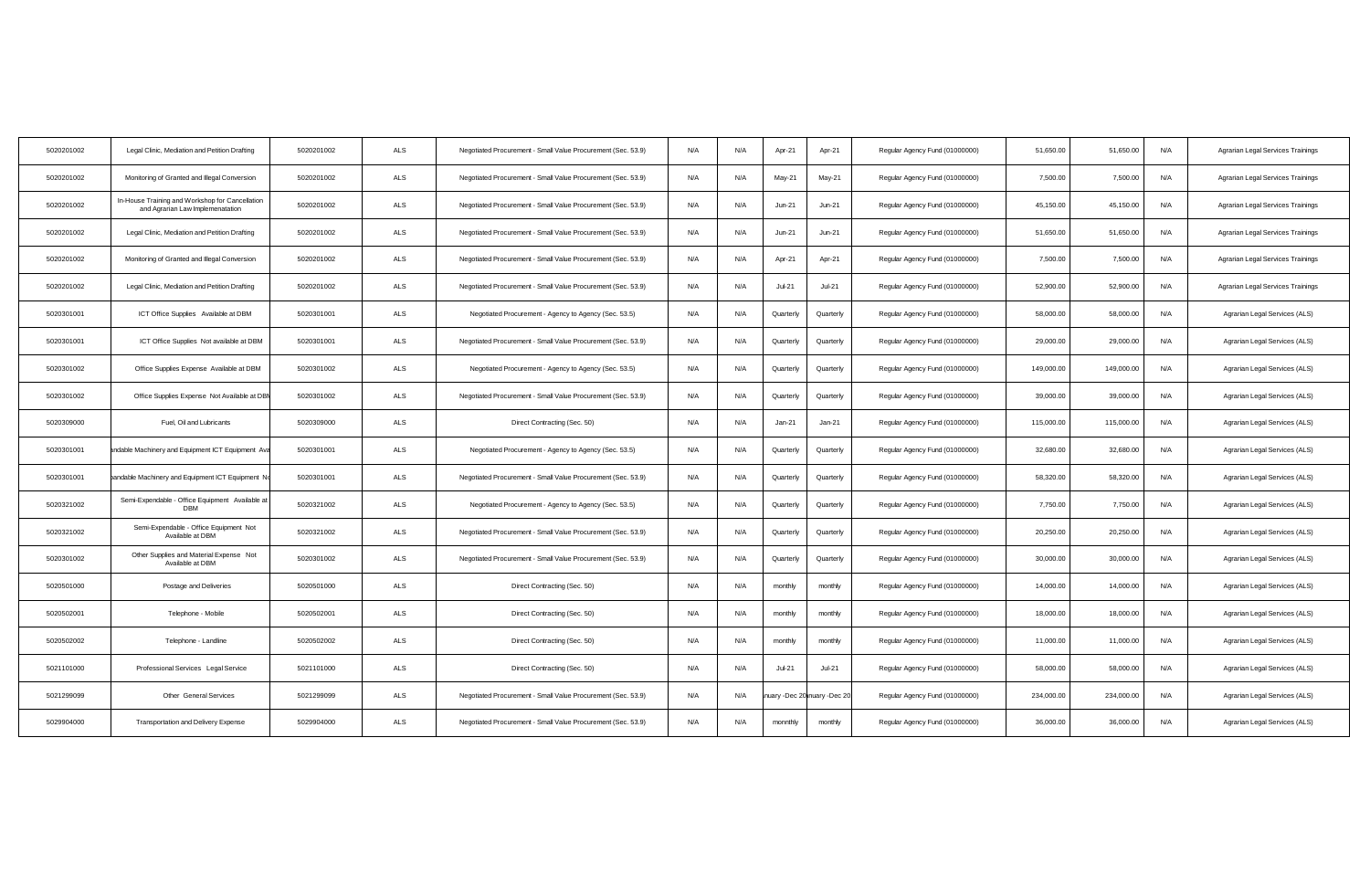| 5021308004 | Repairs and Maintenance ICT Equipment                                                                                | 5021308004 | <b>ALS</b>   | Negotiated Procurement - Small Value Procurement (Sec. 53.9) | N/A     | N/A     | quarterly                  | quarterly                               | Regular Agency Fund (01000000) | 39,000.00  | 39,000,00  | N/A | Agrarian Legal Services (ALS) |
|------------|----------------------------------------------------------------------------------------------------------------------|------------|--------------|--------------------------------------------------------------|---------|---------|----------------------------|-----------------------------------------|--------------------------------|------------|------------|-----|-------------------------------|
| 5021306001 | Repairs and Maintenance Motor Vehicles                                                                               | 5021306001 | ALS          | Negotiated Procurement - Small Value Procurement (Sec. 53.9) | N/A     | N/A     | quarterly                  | quarterly                               | Regular Agency Fund (01000000) | 36,000.00  | 36,000.00  | N/A | Agrarian Legal Services (ALS) |
| 5020101000 | <b>Traveling Expenses</b>                                                                                            | 5020101000 | ALS          | Negotiated Procurement - Small Value Procurement (Sec. 53.9) | Monthly | Monthly | Monthly                    | Monthly                                 | Regular Agency Fund (01000000) | 495,000.00 | 495,000.00 | N/A | Agrarian Legal Services (ALS) |
| 5020201002 | AGRARIAN JUSTICE ON WHEELS BATCH 1                                                                                   | 5020201002 | DARAB        | Negotiated Procurement - Small Value Procurement (Sec. 53.9) | N/A     | N/A     | March                      | March                                   | Regular Agency Fund (01000000) | 13,000.00  | 13,000.00  | N/A | DARAB - Trainings             |
| 5020201002 | AGRARIAN JUSTICE ON WHEELS BATCH 2                                                                                   | 5020201002 | DARAB        | Negotiated Procurement - Small Value Procurement (Sec. 53.9) | N/A     | N/A     | October                    | October                                 | Regular Agency Fund (01000000) | 20,000.00  | 20,000.00  | N/A | DARAB - Trainings             |
| 5020201002 | AGRARIAN JUSTICE ON WHEELS BATCH 3                                                                                   | 5020201002 | <b>DARAB</b> | Negotiated Procurement - Small Value Procurement (Sec. 53.9) | N/A     | N/A     | December                   | December                                | Regular Agency Fund (01000000) | 20,000.00  | 20,000.00  | N/A | DARAB - Trainings             |
| 5020301002 | Office Supplies Expenses Available at DBM                                                                            | 5020301002 | <b>DARAB</b> | Negotiated Procurement - Agency to Agency (Sec. 53.5)        | N/A     | N/A     | quartery                   | quarterly                               | Regular Agency Fund (01000000) | 24,384.30  | 24.384.30  | N/A | <b>DARAB</b>                  |
| 5020301002 | Office Supplies Expenses Not Available at DB                                                                         | 5020301002 | <b>DARAB</b> | Negotiated Procurement - Small Value Procurement (Sec. 53.9) | N/A     | N/A     | quarterly                  | quarterly                               | Regular Agency Fund (01000000) | 6,615.70   | 6,615.70   | N/A | DARAB                         |
| 5020321003 | Semi Expandabla ICT Equipment                                                                                        | 5020321003 | <b>DARAB</b> | Negotiated Procurement - Small Value Procurement (Sec. 53.9) | N/A     | N/A     | Quarterly                  | Quarterly                               | Regular Agency Fund (01000000) | 65,000.00  | 65,000.00  | N/A | <b>DARAB</b>                  |
| 5020309000 | Fuel, Oil and Lubricants                                                                                             | 5020309000 | <b>DARAB</b> | Direct Contracting (Sec. 50)                                 | N/A     | N/A     |                            | eb, May, Aug Feb, May, Aug              | Regular Agency Fund (01000000) | 10,000.00  | 10,000.00  | N/A | DARAB                         |
| 5020501000 | Postage and Deliveries                                                                                               | 5020501000 | DARAB        | Direct Contracting (Sec. 50)                                 | N/A     | N/A     | May,<br>June, Aug,<br>Sept | May,<br>June, Aug,<br>Sept              | Regular Agency Fund (01000000) | 37,000.00  | 37,000.00  | N/A | DARAB                         |
| 5021299099 | <b>Other General Services</b>                                                                                        | 5021299099 | <b>DARAB</b> | Negotiated Procurement - Small Value Procurement (Sec. 53.9) | N/A     | N/A     | mothly                     | monthly                                 | Regular Agency Fund (01000000) | 203,000.00 | 203,000.00 | N/A | <b>DARAB</b>                  |
| 5029904000 | <b>Transportation and Delivery Expense</b>                                                                           | 5029904000 | <b>DARAB</b> | Negotiated Procurement - Small Value Procurement (Sec. 53.9) | N/A     | N/A     | Monthly                    | Monthly                                 | Regular Agency Fund (01000000) | 27,000.00  | 27,000.00  | N/A | <b>DARAB</b>                  |
| 5020101000 | <b>Traveling Expenses</b>                                                                                            | 5020101000 | DARAB        | Negotiated Procurement - Small Value Procurement (Sec. 53.9) | N/A     | N/A     | Monthly                    | Monthly                                 | Regular Agency Fund (01000000) | 282,000.00 | 282,000.00 | N/A | DARAB                         |
| 5020201002 | Conduct of ITEASY for ARCs and ARBOs                                                                                 | 5020201002 | ARBDSP       | Negotiated Procurement - Small Value Procurement (Sec. 53.9) | N/A     | N/A     | November                   | November                                | Regular Agency Fund (01000000) | 7,750.00   | 7,750.00   | N/A | <b>ARBDSP Trainings</b>       |
| 5020201002 | Sustainability Monitoring & Education of Completed &<br>turned over Foreign assisted projects (FAPS) CPB<br>Projects | 5020201002 | ARBDSP       | Negotiated Procurement - Small Value Procurement (Sec. 53.9) | N/A     | N/A     | July-Sept                  | July-Sept                               | Regular Agency Fund (01000000) | 37,000.00  | 37,000.00  | N/A | <b>ARBDSP Trainings</b>       |
| 5020201002 | Orientation of ARBs cum Training on Care and<br>Management for Free Range Chicken Raising                            | 5020201002 | ARBDSP       | Negotiated Procurement - Small Value Procurement (Sec. 53.9) | N/A     | N/A     | January 21 8               | January 21 &<br>February 23 February 23 | Regular Agency Fund (01000000) | 19,500.00  | 19,500.00  | N/A | <b>ARBDSP Trainings</b>       |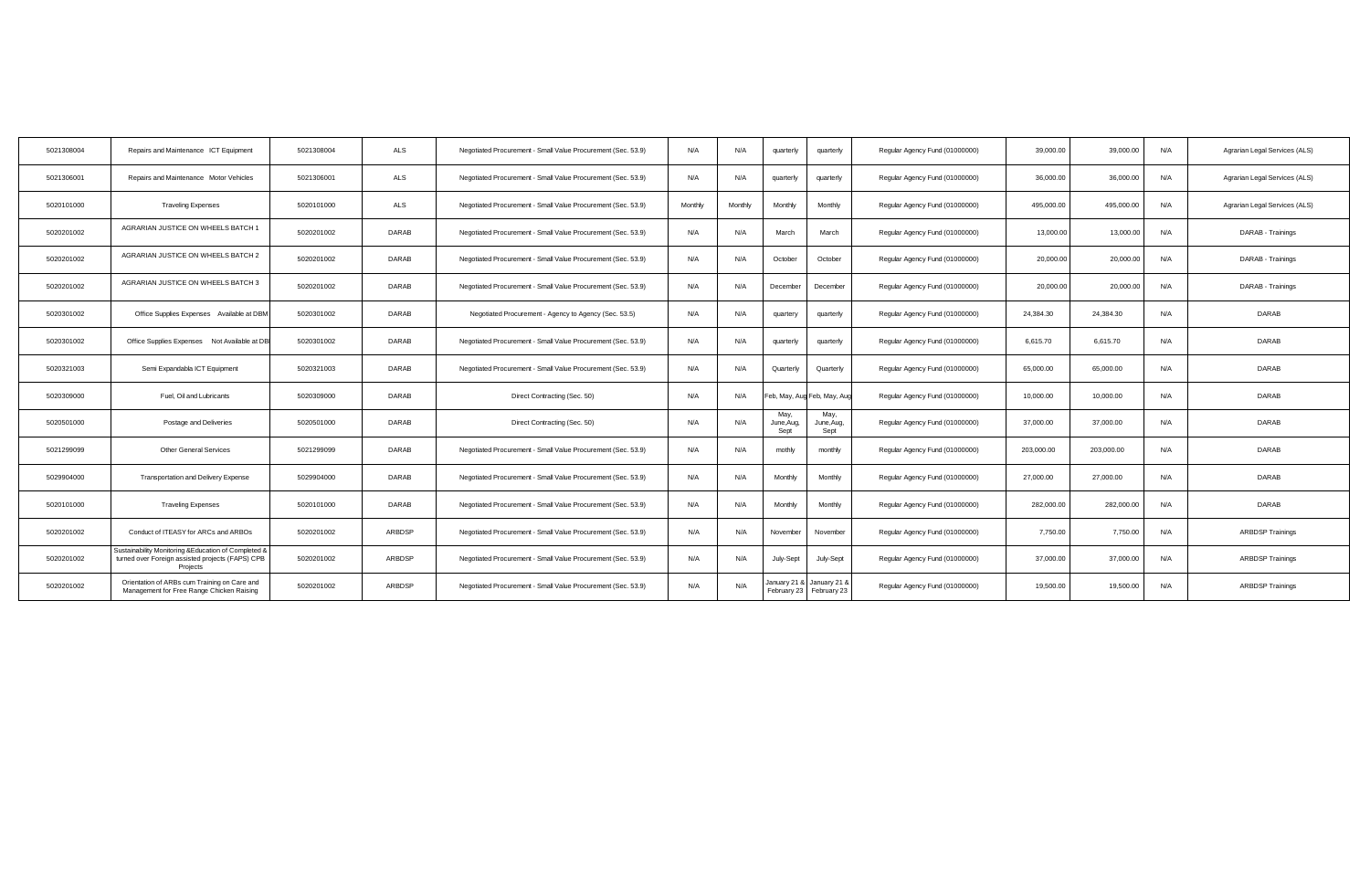| 5020201002 | PPBDD 2021 Planning Assessment & Catch up<br>Planning:<br>1. Planning Workshop cum firming up the<br>distribution/downloading of targets<br>2. Monthly Assessment February and Catch up<br>Planning<br>3. Monthly Assessment March and Catch up<br>Planning<br>4. Monthly Assessment April and Catch up Planning<br>5. Monthly Assessment May and Catch up Planning<br>. Monthly Assessment June and Catch up Planning<br>. Monthly Assessment July and Catch up Planning<br>8. Monthly Assessment August and Catch up<br>Planning<br>9. Monthly Assessment September and Catch up<br>Planning<br>10. Monthly Assessment October and Catch up<br>Planning<br>11. Monthly Assessment November and Catch up<br>Planning<br>12. Monthly Assessment December and Catch up | 5020201002 | ARBDSP        | Negotiated Procurement - Small Value Procurement (Sec. 53.9) | N/A | N/A | January 29,<br>February 22.<br>March 29,<br>April 26, May<br>24, June 28,<br><b>July 26,</b><br>August 30,<br>September<br>27, October<br>25.<br><b>November 29</b><br>and<br>21 | January 29,<br>February 22,<br>March 29,<br>April 26, May<br>24, June 28,<br>July 26,<br>August 30,<br>September<br>27, October<br>25,<br>November 29<br>and<br>December 20- December 20-<br>21 | Regular Agency Fund (01000000) | 75,040.00 | 75,040.00 | N/A | <b>ARBDSP Trainings</b> |
|------------|-----------------------------------------------------------------------------------------------------------------------------------------------------------------------------------------------------------------------------------------------------------------------------------------------------------------------------------------------------------------------------------------------------------------------------------------------------------------------------------------------------------------------------------------------------------------------------------------------------------------------------------------------------------------------------------------------------------------------------------------------------------------------|------------|---------------|--------------------------------------------------------------|-----|-----|----------------------------------------------------------------------------------------------------------------------------------------------------------------------------------|-------------------------------------------------------------------------------------------------------------------------------------------------------------------------------------------------|--------------------------------|-----------|-----------|-----|-------------------------|
| 5020201002 | Project Assessment & Updating of Policies                                                                                                                                                                                                                                                                                                                                                                                                                                                                                                                                                                                                                                                                                                                             | 5020201002 | ARBDSP        | Negotiated Procurement - Small Value Procurement (Sec. 53.9) | N/A | N/A | Jan 26                                                                                                                                                                           | Jan 26                                                                                                                                                                                          | Regular Agency Fund (01000000) | 8,250.00  | 8,250.00  | N/A | <b>ARBDSP Trainings</b> |
| 5020201002 | Policy Formulation (Chicken Egg Production and<br>Marketing)                                                                                                                                                                                                                                                                                                                                                                                                                                                                                                                                                                                                                                                                                                          | 5020201002 | ARBDSP        | Negotiated Procurement - Small Value Procurement (Sec. 53.9) | N/A | N/A |                                                                                                                                                                                  | March 11&12 March 11&12                                                                                                                                                                         | Regular Agency Fund (01000000) | 12,500.00 | 12,500.00 | N/A | <b>ARBDSP Trainings</b> |
| 5020201002 | Policy Formulation (Chicken Egg Production and<br>Marketing)                                                                                                                                                                                                                                                                                                                                                                                                                                                                                                                                                                                                                                                                                                          | 5020201002 | ARBDSP        | Negotiated Procurement - Small Value Procurement (Sec. 53.9) | N/A | N/A | March 9&10                                                                                                                                                                       | March 9&10                                                                                                                                                                                      | Regular Agency Fund (01000000) | 12,500.00 | 12,500.00 | N/A | <b>ARBDSP Trainings</b> |
| 5020201002 | Transportation and Delivery of ARBO Products:<br>Nueva Vizcaya goes to DAR Central Office<br>Community Pantry                                                                                                                                                                                                                                                                                                                                                                                                                                                                                                                                                                                                                                                         | 5020201002 | ARBDSP        | Negotiated Procurement - Small Value Procurement (Sec. 53.9) | N/A | N/A | May 28                                                                                                                                                                           | May 28                                                                                                                                                                                          | Regular Agency Fund (01000000) | 3,150.00  | 3,150.00  | N/A | <b>ARBDSP Trainings</b> |
| 5020201002 | Tarpaulin-Transportation and Delivery of ARBO<br>Products: Nueva Vizcaya goes to DAR Central<br>Office Community Pantry                                                                                                                                                                                                                                                                                                                                                                                                                                                                                                                                                                                                                                               | 5020201002 | ARBDSP        | Negotiated Procurement - Small Value Procurement (Sec. 53.9) | N/A | N/A | May 28                                                                                                                                                                           | May 28                                                                                                                                                                                          | Regular Agency Fund (01000000) | 300.00    | 300.00    | N/A | <b>ARBDSP Trainings</b> |
| 5020201002 | Debrief Session on KUMUSTA SAKA                                                                                                                                                                                                                                                                                                                                                                                                                                                                                                                                                                                                                                                                                                                                       | 5020201002 | ARBDSP        | Negotiated Procurement - Small Value Procurement (Sec. 53.9) | N/A | N/A | January                                                                                                                                                                          | January                                                                                                                                                                                         | Regular Agency Fund (01000000) | 15,230.00 | 15,230.00 | N/A | <b>ARBDSP Trainings</b> |
| 5020201002 | Workshop/Writeshop for ARC Development Plan<br>NACABODA ARC                                                                                                                                                                                                                                                                                                                                                                                                                                                                                                                                                                                                                                                                                                           | 5020201002 | ARBDSP        | Negotiated Procurement - Small Value Procurement (Sec. 53.9) | N/A | N/A | August                                                                                                                                                                           | September                                                                                                                                                                                       | Regular Agency Fund (01000000) | 5.000.00  | 5.000.00  | N/A | <b>ARBDSP Trainings</b> |
| 5020201002 | Training on Strategic Planning and Preparation of 5<br>year Development Plan for San Francisco Banganar<br>Darapidap Irrigators Association, Inc.                                                                                                                                                                                                                                                                                                                                                                                                                                                                                                                                                                                                                     | 5020201002 | ARBDSP        | Negotiated Procurement - Small Value Procurement (Sec. 53.9) | N/A | N/A |                                                                                                                                                                                  | March 17-18 March 17-18                                                                                                                                                                         | Regular Agency Fund (01000000) | 19,600.00 | 19,600.00 | N/A | <b>ARBDSP Trainings</b> |
| 5020201002 | Leadership & Values Formation (Phase I & II)                                                                                                                                                                                                                                                                                                                                                                                                                                                                                                                                                                                                                                                                                                                          | 5020201002 | <b>ARBDSP</b> | Negotiated Procurement - Small Value Procurement (Sec. 53.9) | N/A | N/A | 25                                                                                                                                                                               | February 3-4 February 3-4<br>February 24- February 24-<br>25                                                                                                                                    | Regular Agency Fund (01000000) | 39,200.00 | 39,200.00 | N/A | <b>ARBDSP Trainings</b> |
| 5020201002 | Review, updating/formulation of Policies, Systems<br>and Procedures                                                                                                                                                                                                                                                                                                                                                                                                                                                                                                                                                                                                                                                                                                   | 5020201002 | ARBDSP        | Negotiated Procurement - Small Value Procurement (Sec. 53.9) | N/A | N/A | March <sub>2</sub>                                                                                                                                                               | March 2                                                                                                                                                                                         | Regular Agency Fund (01000000) | 9,875.00  | 9,875.00  | N/A | <b>ARBDSP Trainings</b> |
| 5020201002 | Product Packaging and Labeling of chicken<br>Longganisa Training                                                                                                                                                                                                                                                                                                                                                                                                                                                                                                                                                                                                                                                                                                      | 5020201002 | ARBDSP        | Negotiated Procurement - Small Value Procurement (Sec. 53.9) | N/A | N/A | March 11                                                                                                                                                                         | March 11                                                                                                                                                                                        | Regular Agency Fund (01000000) | 875.00    | 875.00    | N/A | <b>ARBDSP Trainings</b> |
| 5020201002 | Chicken Longganisa Production Training                                                                                                                                                                                                                                                                                                                                                                                                                                                                                                                                                                                                                                                                                                                                | 5020201002 | ARBDSP        | Negotiated Procurement - Small Value Procurement (Sec. 53.9) | N/A | N/A | March 5                                                                                                                                                                          | March 5                                                                                                                                                                                         | Regular Agency Fund (01000000) | 8,750.00  | 8,750.00  | N/A | <b>ARBDSP Trainings</b> |
| 5020201002 | Fraining on Simple Bookkeeping for ARBOs granted<br>with CRFPSP Project                                                                                                                                                                                                                                                                                                                                                                                                                                                                                                                                                                                                                                                                                               | 5020201002 | ARBDSP        | Negotiated Procurement - Small Value Procurement (Sec. 53.9) | N/A | N/A | March 12                                                                                                                                                                         | March 12                                                                                                                                                                                        | Regular Agency Fund (01000000) | 5,000.00  | 5,000.00  | N/A | <b>ARBDSP Trainings</b> |
| 5020201002 | Training on the Basic Cooperative Course                                                                                                                                                                                                                                                                                                                                                                                                                                                                                                                                                                                                                                                                                                                              | 5020201002 | ARBDSP        | Negotiated Procurement - Small Value Procurement (Sec. 53.9) | N/A | N/A | March 5                                                                                                                                                                          | March 5                                                                                                                                                                                         | Regular Agency Fund (01000000) | 8,250.00  | 8,250.00  | N/A | <b>ARBDSP Trainings</b> |
| 5020201002 | Orientation on DAR's Program                                                                                                                                                                                                                                                                                                                                                                                                                                                                                                                                                                                                                                                                                                                                          | 5020201002 | ARBDSP        | Negotiated Procurement - Small Value Procurement (Sec. 53.9) | N/A | N/A |                                                                                                                                                                                  | February 12 February 12                                                                                                                                                                         | Regular Agency Fund (01000000) | 7,000.00  | 7,000.00  | N/A | <b>ARBDSP Trainings</b> |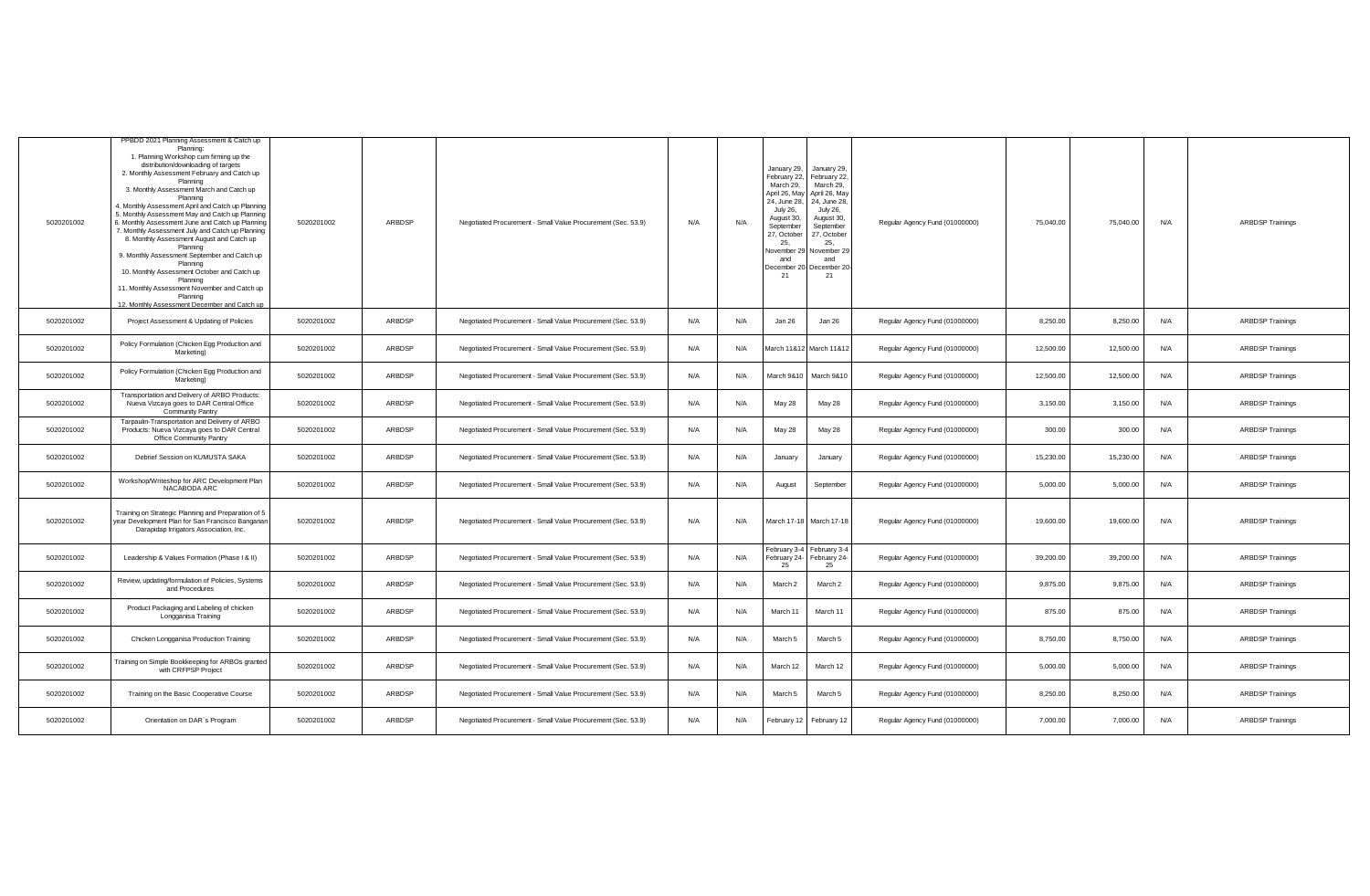| 5020201002 | Values and Leadership Training                                                       | 5020201002 | ARBDSP | Negotiated Procurement - Small Value Procurement (Sec. 53.9) | N/A | N/A | February 16       | February 16        | Regular Agency Fund (01000000) | 5,600.00  | 5,600.00  | N/A | <b>ARBDSP Trainings</b> |
|------------|--------------------------------------------------------------------------------------|------------|--------|--------------------------------------------------------------|-----|-----|-------------------|--------------------|--------------------------------|-----------|-----------|-----|-------------------------|
| 5020201002 | Training on Strategic Planning                                                       | 5020201002 | ARBDSP | Negotiated Procurement - Small Value Procurement (Sec. 53.9) | N/A | N/A | February 17       | February 17        | Regular Agency Fund (01000000) | 6,850.00  | 6,850.00  | N/A | <b>ARBDSP Trainings</b> |
| 5020201002 | Preparation of Strategic Plan                                                        | 5020201002 | ARBDSP | Negotiated Procurement - Small Value Procurement (Sec. 53.9) | N/A | N/A | ebruary 24-<br>25 | February 24-<br>25 | Regular Agency Fund (01000000) | 17,920.00 | 17,920.00 | N/A | <b>ARBDSP Trainings</b> |
| 5020201002 | Enhancement on Financial Management Policy                                           | 5020201002 | ARBDSP | Negotiated Procurement - Small Value Procurement (Sec. 53.9) | N/A | N/A | March 11-12       | March 11-12        | Regular Agency Fund (01000000) | 14,560.00 | 14,560.00 | N/A | <b>ARBDSP Trainings</b> |
| 5020201002 | Training on Policy Formulation & Enhancement                                         | 5020201002 | ARBDSP | Negotiated Procurement - Small Value Procurement (Sec. 53.9) | N/A | N/A | March 23          | March 23           | Regular Agency Fund (01000000) | 8,750.00  | 8,750.00  | N/A | <b>ARBDSP Trainings</b> |
| 5020201002 | Review and Updating of Strategic Plan                                                | 5020201002 | ARBDSP | Negotiated Procurement - Small Value Procurement (Sec. 53.9) | N/A | N/A | March 16          | March 16           | Regular Agency Fund (01000000) | 10,080.00 | 10,080.00 | N/A | <b>ARBDSP Trainings</b> |
| 5020201002 | <b>Gender Sensitivity Training</b>                                                   | 5020201002 | ARBDSP | Negotiated Procurement - Small Value Procurement (Sec. 53.9) | N/A | N/A | March 30          | March 30           | Regular Agency Fund (01000000) | 8,250.00  | 8,250.00  | N/A | <b>ARBDSP Trainings</b> |
| 5020201002 | Leadership & Values Orientation Training                                             | 5020201002 | ARBDSP | Negotiated Procurement - Small Value Procurement (Sec. 53.9) | N/A | N/A | February 19       | February 19        | Regular Agency Fund (01000000) | 8,500.00  | 8.500.00  | N/A | <b>ARBDSP Trainings</b> |
| 5020201002 | Timing and Frequency of Fertilizer Application                                       | 5020201002 | ARBDSP | Negotiated Procurement - Small Value Procurement (Sec. 53.9) | N/A | N/A | February 16       | February 16        | Regular Agency Fund (01000000) | 8,500.00  | 8,500.00  | N/A | <b>ARBDSP Trainings</b> |
| 5020201002 | Review and updating of Policies, Systems and<br>Procedures (PSPs)                    | 5020201002 | ARBDSP | Negotiated Procurement - Small Value Procurement (Sec. 53.9) | N/A | N/A | March 11          | March 11           | Regular Agency Fund (01000000) | 5,000.00  | 5,000.00  | N/A | <b>ARBDSP Trainings</b> |
| 5020201002 | Coaching / Mentoring on the Enhancement of Policy<br>on Lending and Membeship Policy | 5020201002 | ARBDSP | Negotiated Procurement - Small Value Procurement (Sec. 53.9) | N/A | N/A | February 25       | February 25        | Regular Agency Fund (01000000) | 6,250.00  | 6,250.00  | N/A | <b>ARBDSP Trainings</b> |
| 5020201002 | <b>Financial Management</b>                                                          | 5020201002 | ARBDSP | Negotiated Procurement - Small Value Procurement (Sec. 53.9) | N/A | N/A | March 30          | March 30           | Regular Agency Fund (01000000) | 8,750.00  | 8,750.00  | N/A | <b>ARBDSP Trainings</b> |
| 5020201002 | <b>Project Assesment</b>                                                             | 5020201002 | ARBDSP | Negotiated Procurement - Small Value Procurement (Sec. 53.9) | N/A | N/A | March 25-26       | March 25-26        | Regular Agency Fund (01000000) | 1,500.00  | 1,500.00  | N/A | <b>ARBDSP Trainings</b> |
| 5020201002 | Policy Formulation (Agri Inputs Trading)                                             | 5020201002 | ARBDSP | Negotiated Procurement - Small Value Procurement (Sec. 53.9) | N/A | N/A | ebruary 18        | February 18-       | Regular Agency Fund (01000000) | 6,250.00  | 6,250.00  | N/A | <b>ARBDSP Trainings</b> |
| 5020201002 | Leadership Enhancement Training                                                      | 5020201002 | ARBDSP | Negotiated Procurement - Small Value Procurement (Sec. 53.9) | N/A | N/A | February 18       | February 18        | Regular Agency Fund (01000000) | 6,850.00  | 6,850.00  | N/A | <b>ARBDSP Trainings</b> |
| 5020201002 | Training on Policy Formulation                                                       | 5020201002 | ARBDSP | Negotiated Procurement - Small Value Procurement (Sec. 53.9) | N/A | N/A | March 24          | March 24           | Regular Agency Fund (01000000) | 5,600.00  | 5,600.00  | N/A | <b>ARBDSP Trainings</b> |
| 5020201002 | Review, Update & Enhancement of PSPs                                                 | 5020201002 | ARBDSP | Negotiated Procurement - Small Value Procurement (Sec. 53.9) | N/A | N/A | March 25          | March 25           | Regular Agency Fund (01000000) | 13,200.00 | 13,200.00 | N/A | <b>ARBDSP Trainings</b> |
| 5020201002 | Coaching and Mentoring on Financial Management                                       | 5020201002 | ARBDSP | Negotiated Procurement - Small Value Procurement (Sec. 53.9) | N/A | N/A | March 26          | March 26           | Regular Agency Fund (01000000) | 5,600.00  | 5,600.00  | N/A | <b>ARBDSP Trainings</b> |
| 5020201002 | Review, Update and Enhancement of Policies<br>Systems and Procedures                 | 5020201002 | ARBDSP | Negotiated Procurement - Small Value Procurement (Sec. 53.9) | N/A | N/A | March<br>18,18,19 | March<br>18,18,19  | Regular Agency Fund (01000000) | 20,550.00 | 20,550.00 | N/A | <b>ARBDSP Trainings</b> |
| 5020201002 | Conflict Management                                                                  | 5020201002 | ARBDSP | Negotiated Procurement - Small Value Procurement (Sec. 53.9) | N/A | N/A | February 26       | February 26        | Regular Agency Fund (01000000) | 6,000.00  | 6,000.00  | N/A | <b>ARBDSP Trainings</b> |
| 5020201002 | Disaster, Risk Reduction Management Seminar                                          | 5020201002 | ARBDSP | Negotiated Procurement - Small Value Procurement (Sec. 53.9) | N/A | N/A | March 19          | March 19           | Regular Agency Fund (01000000) | 8,250.00  | 8,250.00  | N/A | <b>ARBDSP Trainings</b> |
| 5020201002 | Good Agricultural Practices on Vegetable Production                                  | 5020201002 | ARBDSP | Negotiated Procurement - Small Value Procurement (Sec. 53.9) | N/A | N/A | March 9           | March 9            | Regular Agency Fund (01000000) | 8,500.00  | 8,500.00  | N/A | <b>ARBDSP Trainings</b> |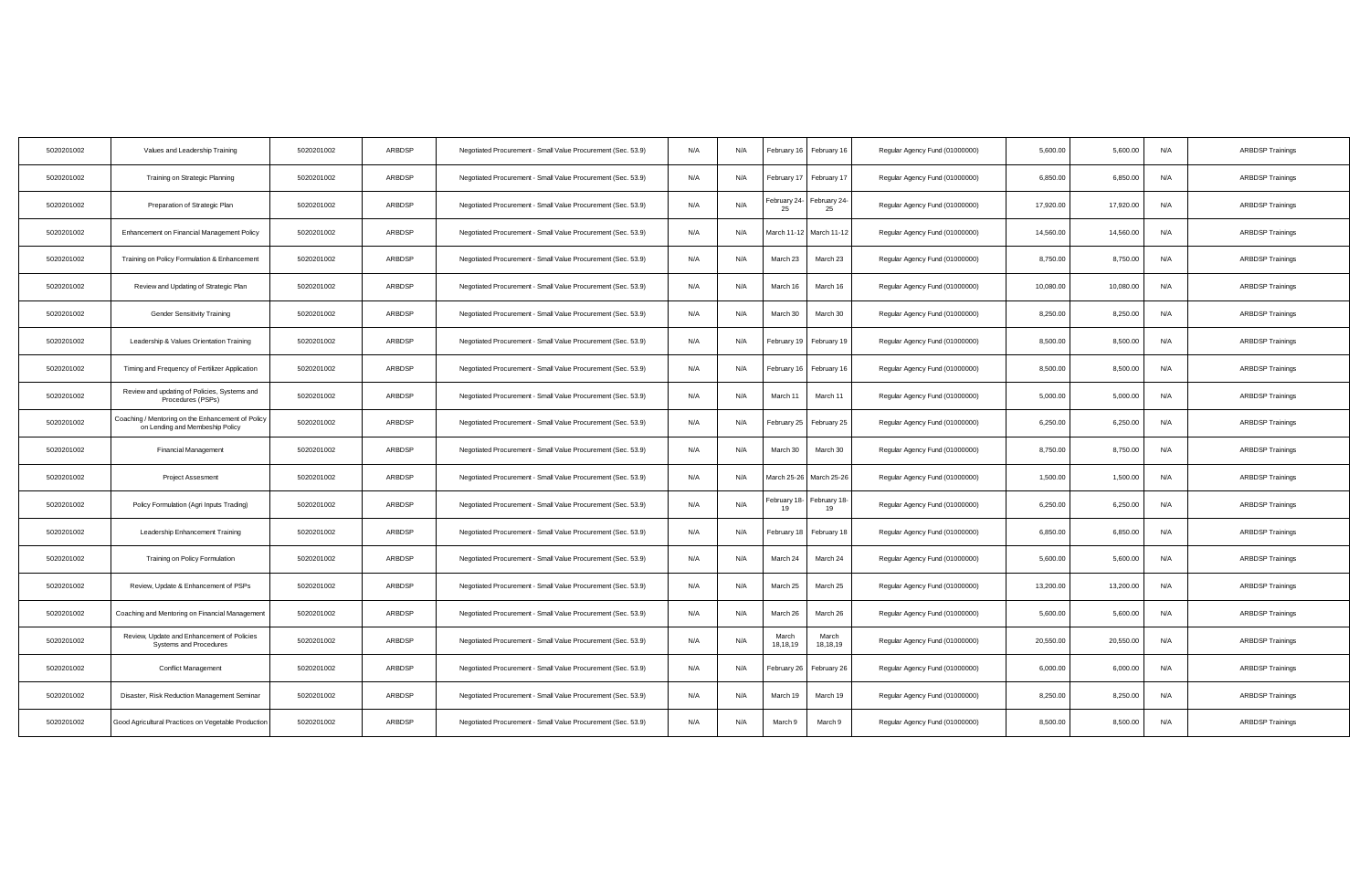| 5020201002 | Training on Policy Formulation                                                           | 5020201002 | ARBDSP | Negotiated Procurement - Small Value Procurement (Sec. 53.9) | N/A | N/A | March 9               | March 9               | Regular Agency Fund (01000000) | 5,860.00  | 5,860.00  | N/A | <b>ARBDSP Trainings</b> |
|------------|------------------------------------------------------------------------------------------|------------|--------|--------------------------------------------------------------|-----|-----|-----------------------|-----------------------|--------------------------------|-----------|-----------|-----|-------------------------|
| 5020201002 | Project Assessment & Updating of Policies                                                | 5020201002 | ARBDSP | Negotiated Procurement - Small Value Procurement (Sec. 53.9) | N/A | N/A | ebruary 23-<br>24     | February 23-<br>24    | Regular Agency Fund (01000000) | 12,700.00 | 12,700.00 | N/A | <b>ARBDSP Trainings</b> |
| 5020201002 | Leadership Enhancement Training                                                          | 5020201002 | ARBDSP | Negotiated Procurement - Small Value Procurement (Sec. 53.9) | N/A | N/A | March 12, 13          | March 12, 13          | Regular Agency Fund (01000000) | 11,200.00 | 11,200.00 | N/A | <b>ARBDSP Trainings</b> |
| 5020201002 | Training on Good Agricultural practices for rice                                         | 5020201002 | ARBDSP | Negotiated Procurement - Small Value Procurement (Sec. 53.9) | N/A | N/A | April 14, 15          | April 14, 15          | Regular Agency Fund (01000000) | 17,500.00 | 17,500.00 | N/A | <b>ARBDSP Trainings</b> |
| 5020201002 | Training on Records Keeping & Records<br>Management                                      | 5020201002 | ARBDSP | Negotiated Procurement - Small Value Procurement (Sec. 53.9) | N/A | N/A | March 10.<br>March 25 | March 10.<br>March 25 | Regular Agency Fund (01000000) | 15,040.00 | 15,040.00 | N/A | <b>ARBDSP Trainings</b> |
| 5020201002 | Training on Post-Harvest Technologies                                                    | 5020201002 | ARBDSP | Negotiated Procurement - Small Value Procurement (Sec. 53.9) | N/A | N/A | April 29              | April 29              | Regular Agency Fund (01000000) | 9,500.00  | 9,500.0   | N/A | <b>ARBDSP Trainings</b> |
| 5020201002 | <b>Green Manuring Training</b>                                                           | 5020201002 | ARBDSP | Negotiated Procurement - Small Value Procurement (Sec. 53.9) | N/A | N/A | May 18                | May 18                | Regular Agency Fund (01000000) | 9,500.00  | 9,500.00  | N/A | <b>ARBDSP Trainings</b> |
| 5020201002 | Hands on Training on simple Bookkeeping using<br>traditional Method for farm Machineries | 5020201002 | ARBDSP | Negotiated Procurement - Small Value Procurement (Sec. 53.9) | N/A | N/A | Feb 24                | Feb 24                | Regular Agency Fund (01000000) | 8,715.00  | 8.715.00  | N/A | <b>ARBDSP Trainings</b> |
| 5020201002 | Practice on keeping Farm Business Records                                                | 5020201002 | ARBDSP | Negotiated Procurement - Small Value Procurement (Sec. 53.9) | N/A | N/A | May 27, April         | May 27, April<br>14   | Regular Agency Fund (01000000) | 19,100.00 | 19,100.00 | N/A | <b>ARBDSP Trainings</b> |
| 5020201002 | Policy Formulation for Agri - Inputs Retailing                                           | 5020201002 | ARBDSP | Negotiated Procurement - Small Value Procurement (Sec. 53.9) | N/A | N/A | March 18&19           | March 18&19           | Regular Agency Fund (01000000) | 12,500.00 | 12,500.00 | N/A | <b>ARBDSP Trainings</b> |
| 5020201002 | Policy Formulation (Chicken Egg Production and<br>Marketing)                             | 5020201002 | ARBDSP | Negotiated Procurement - Small Value Procurement (Sec. 53.9) | N/A | N/A | March 25&26           | March 25&26           | Regular Agency Fund (01000000) | 12,500.00 | 12,500.00 | N/A | <b>ARBDSP Trainings</b> |
| 5020201002 | Policy Formulation (Chicken Egg Production and<br>Marketing)                             | 5020201002 | ARBDSP | Negotiated Procurement - Small Value Procurement (Sec. 53.9) | N/A | N/A | March 16&17           | March 16&17           | Regular Agency Fund (01000000) | 12,500.00 | 12,500.00 | N/A | <b>ARBDSP Trainings</b> |
| 5020201002 | Strategic Planning Review & Updating Training                                            | 5020201002 | ARBDSP | Negotiated Procurement - Small Value Procurement (Sec. 53.9) | N/A | N/A | April 20              | April 20              | Regular Agency Fund (01000000) | 5,000.00  | 5.000.00  | N/A | <b>ARBDSP Trainings</b> |
| 5020201002 | Training on Project on CRFPSP of FLLA                                                    | 5020201002 | ARBDSP | Negotiated Procurement - Small Value Procurement (Sec. 53.9) | N/A | N/A | April 7               | April 7               | Regular Agency Fund (01000000) | 5,000.00  | 5,000.00  | N/A | <b>ARBDSP Trainings</b> |
| 5020201002 | Strategic Planning (Phase I & Phase II)                                                  | 5020201002 | ARBDSP | Negotiated Procurement - Small Value Procurement (Sec. 53.9) | N/A | N/A | April 5-6             | April 5-6             | Regular Agency Fund (01000000) | 11,000.00 | 11,000.00 | N/A | <b>ARBDSP Trainings</b> |
| 5020201002 | Orientation on the 3Rs (Rigths, Roles &<br>Responsibilities)                             | 5020201002 | ARBDSP | Negotiated Procurement - Small Value Procurement (Sec. 53.9) | N/A | N/A | April 8               | April 8               | Regular Agency Fund (01000000) | 7,500.00  | 7,500.00  | N/A | <b>ARBDSP Trainings</b> |
| 5020201002 | Enhancement of Policy, System and Procedure                                              | 5020201002 | ARBDSP | Negotiated Procurement - Small Value Procurement (Sec. 53.9) | N/A | N/A | March 16              | March 16              | Regular Agency Fund (01000000) | 5,750.00  | 5,750.00  | N/A | <b>ARBDSP Trainings</b> |
| 5020201002 | Mushrrom Production Training (Phase I & II)                                              | 5020201002 | ARBDSP | Negotiated Procurement - Small Value Procurement (Sec. 53.9) | N/A | N/A | April 13-14           | April 13-14           | Regular Agency Fund (01000000) | 19,600.00 | 19,600.00 | N/A | <b>ARBDSP Trainings</b> |
| 5020201002 | Simple Bookkeeping (Phase I & II)                                                        | 5020201002 | ARBDSP | Negotiated Procurement - Small Value Procurement (Sec. 53.9) | N/A | N/A | April 21-22           | April 21-22           | Regular Agency Fund (01000000) | 8,850.00  | 8,850.00  | N/A | <b>ARBDSP Trainings</b> |
| 5020201002 | <b>Obligation and Contracts</b>                                                          | 5020201002 | ARBDSP | Negotiated Procurement - Small Value Procurement (Sec. 53.9) | N/A | N/A | March 30-31           | March 30-31           | Regular Agency Fund (01000000) | 16,500.00 | 16,500.00 | N/A | <b>ARBDSP Trainings</b> |
| 5020201002 | Training on GAP                                                                          | 5020201002 | ARBDSP | Negotiated Procurement - Small Value Procurement (Sec. 53.9) | N/A | N/A | April<br>20,21,22,23  | April<br>20,21,22,23  | Regular Agency Fund (01000000) | 35,000.00 | 35,000.00 | N/A | <b>ARBDSP Trainings</b> |
| 5020201002 | Enhancement Training on Policy Formulation for<br>CLAAP Agri-inputs Project              | 5020201002 | ARBDSP | Negotiated Procurement - Small Value Procurement (Sec. 53.9) | N/A | N/A | April 6               | April 6               | Regular Agency Fund (01000000) | 8,250.00  | 8,250.00  | N/A | <b>ARBDSP Trainings</b> |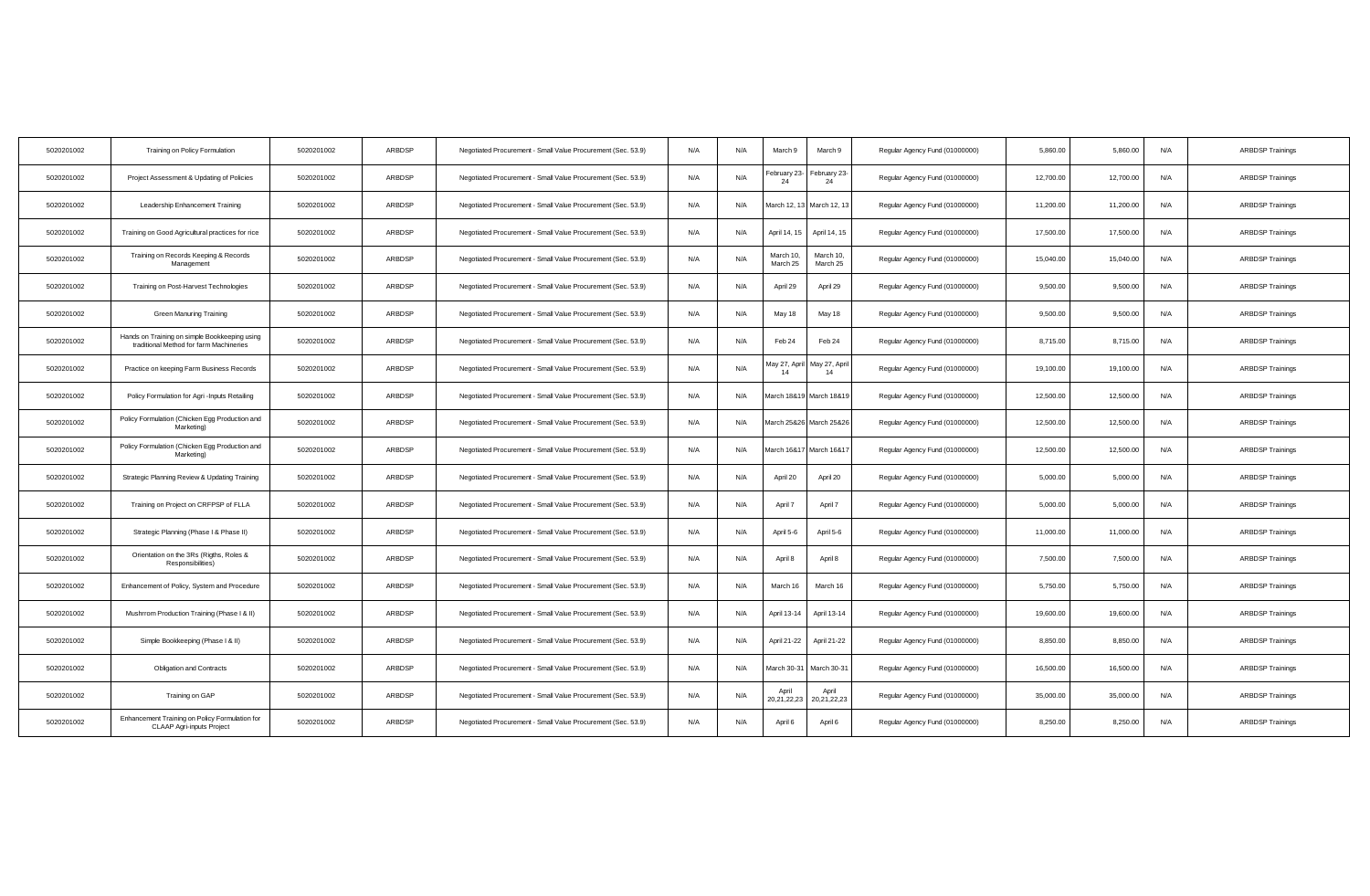| 5020201002 | Orientation on DAR Programs/Projects and 3Rs of<br><b>ARBs</b>                         | 5020201002 | ARBDSP | Negotiated Procurement - Small Value Procurement (Sec. 53.9) | N/A | N/A | April 19               | April 19             | Regular Agency Fund (01000000) | 10,550.00 | 10,550.00 | N/A | <b>ARBDSP Trainings</b> |
|------------|----------------------------------------------------------------------------------------|------------|--------|--------------------------------------------------------------|-----|-----|------------------------|----------------------|--------------------------------|-----------|-----------|-----|-------------------------|
| 5020201002 | Orientation on DAR Programs/Projects and 3Rs of<br>ARBs                                | 5020201002 | ARBDSP | Negotiated Procurement - Small Value Procurement (Sec. 53.9) | N/A | N/A | April 15               | April 15             | Regular Agency Fund (01000000) | 11,050.00 | 11,050.00 | N/A | <b>ARBDSP Trainings</b> |
| 5020201002 | Strategic Planning Seminar                                                             | 5020201002 | ARBDSP | Negotiated Procurement - Small Value Procurement (Sec. 53.9) | N/A | N/A | June 11                | June 11              | Regular Agency Fund (01000000) | 8,250.00  | 8,250.00  | N/A | <b>ARBDSP Trainings</b> |
| 5020201002 | Crop Insurance Program Orientation and Enrollment<br>for Agrarian Reform Beneficiaries | 5020201002 | ARBDSP | Negotiated Procurement - Small Value Procurement (Sec. 53.9) | N/A | N/A | June 8, June           | June 8, June         | Regular Agency Fund (01000000) | 8,500.00  | 8,500.00  | N/A | <b>ARBDSP Trainings</b> |
| 5020201002 | Leadership and Values Orientation Training                                             | 5020201002 | ARBDSP | Negotiated Procurement - Small Value Procurement (Sec. 53.9) | N/A | N/A | June 22                | June 22              | Regular Agency Fund (01000000) | 8,500.00  | 8,500.00  | N/A | <b>ARBDSP Trainings</b> |
| 5020201002 | Good Agricultural Practices on Vegetable Production                                    | 5020201002 | ARBDSP | Negotiated Procurement - Small Value Procurement (Sec. 53.9) | N/A | N/A | May 18 & 19            | May 18 & 19          | Regular Agency Fund (01000000) | 19,500.00 | 19,500.00 | N/A | <b>ARBDSP Trainings</b> |
| 5020201002 | Leadership & Values Seminar                                                            | 5020201002 | ARBDSP | Negotiated Procurement - Small Value Procurement (Sec. 53.9) | N/A | N/A | June 14                | June 14              | Regular Agency Fund (01000000) | 7,500.00  | 7,500.00  | N/A | <b>ARBDSP Trainings</b> |
| 5020201002 | Tomato Production and Post Harvest Handling                                            | 5020201002 | ARBDSP | Negotiated Procurement - Small Value Procurement (Sec. 53.9) | N/A | N/A | October 8              | October 8            | Regular Agency Fund (01000000) | 7,500.00  | 7,500.00  | N/A | <b>ARBDSP Trainings</b> |
| 5020201002 | Seminar on Fundamentals of Cooperative                                                 | 5020201002 | ARBDSP | Negotiated Procurement - Small Value Procurement (Sec. 53.9) | N/A | N/A | May 10                 | May 10               | Regular Agency Fund (01000000) | 6,925.00  | 6,925.00  | N/A | <b>ARBDSP Trainings</b> |
| 5020201002 | Cooperative Management and Governance                                                  | 5020201002 | ARBDSP | Negotiated Procurement - Small Value Procurement (Sec. 53.9) | N/A | N/A | May 17                 | May 17               | Regular Agency Fund (01000000) | 6,250.00  | 6,250.00  | N/A | <b>ARBDSP Trainings</b> |
| 5020201002 | Formulation of Vision, Mission & Goals and<br>Formulation of Strategic Development     | 5020201002 | ARBDSP | Negotiated Procurement - Small Value Procurement (Sec. 53.9) | N/A | N/A | May 11,12,13<br>& 18   | May 11,12,13<br>& 18 | Regular Agency Fund (01000000) | 32,500.00 | 32,500.00 | N/A | <b>ARBDSP Trainings</b> |
| 5020201002 | Simple Bookkeeping using Traditional method                                            | 5020201002 | ARBDSP | Negotiated Procurement - Small Value Procurement (Sec. 53.9) | N/A | N/A | May 2021               | May 2021             | Regular Agency Fund (01000000) | 16,730.00 | 16,730.00 | N/A | <b>ARBDSP Trainings</b> |
| 5020201002 | Seedling Propagation for Fruits and Vegetables                                         | 5020201002 | ARBDSP | Negotiated Procurement - Small Value Procurement (Sec. 53.9) | N/A | N/A | May 18                 | May 18               | Regular Agency Fund (01000000) | 8,750.00  | 8,750.00  | N/A | <b>ARBDSP Trainings</b> |
| 5020201002 | Orientation on DAR Programs                                                            | 5020201002 | ARBDSP | Negotiated Procurement - Small Value Procurement (Sec. 53.9) | N/A | N/A | May 17-18              | May 17-18            | Regular Agency Fund (01000000) | 18,900.00 | 18,900.00 | N/A | <b>ARBDSP Trainings</b> |
| 5020201002 | <b>GAP Training</b>                                                                    | 5020201002 | ARBDSP | Negotiated Procurement - Small Value Procurement (Sec. 53.9) | N/A | N/A | May 19                 | May 19               | Regular Agency Fund (01000000) | 13,450.00 | 13,450.00 | N/A | <b>ARBDSP Trainings</b> |
| 5020201002 | Project Monitoring/Assessment and enhancement of<br>Policy on Wine Marketing           | 5020201002 | ARBDSP | Negotiated Procurement - Small Value Procurement (Sec. 53.9) | N/A | N/A | September 3            | September 3          | Regular Agency Fund (01000000) | 6,600.00  | 6,600.00  | N/A | <b>ARBDSP Trainings</b> |
| 5020201002 | Updating of Strategic Development Plan and Policies                                    | 5020201002 | ARBDSP | Negotiated Procurement - Small Value Procurement (Sec. 53.9) | N/A | N/A | June 18                | June 18              | Regular Agency Fund (01000000) | 6,850.00  | 6,850.00  | N/A | <b>ARBDSP Trainings</b> |
| 5020201002 | Bookkeeping, Recording and Financial Statement                                         | 5020201002 | ARBDSP | Negotiated Procurement - Small Value Procurement (Sec. 53.9) | N/A | N/A | June 5 & 26            | June 5 & 26          | Regular Agency Fund (01000000) | 12,700.00 | 12,700.00 | N/A | <b>ARBDSP Trainings</b> |
| 5020201002 | Review and Updating of Policies, Systems and<br>Procedures (PSPs) Training             | 5020201002 | ARBDSP | Negotiated Procurement - Small Value Procurement (Sec. 53.9) | N/A | N/A | September<br>$14 - 15$ | September<br>14-15   | Regular Agency Fund (01000000) | 12,000.00 | 12,000.00 | N/A | <b>ARBDSP Trainings</b> |
| 5020201002 | Project Assessment on Peanut Butter Production<br>under VLFED Project                  | 5020201002 | ARBDSP | Negotiated Procurement - Small Value Procurement (Sec. 53.9) | N/A | N/A | August 24              | August 24            | Regular Agency Fund (01000000) | 5,000.00  | 5,000.00  | N/A | <b>ARBDSP Trainings</b> |
| 5020201002 | Solid Waste Management Training                                                        | 5020201002 | ARBDSP | Negotiated Procurement - Small Value Procurement (Sec. 53.9) | N/A | N/A | September!             | September 9          | Regular Agency Fund (01000000) | 13,000.00 | 13,000.00 | N/A | <b>ARBDSP Trainings</b> |
| 5020201002 | <b>Tocino Upgrading Training</b>                                                       | 5020201002 | ARBDSP | Negotiated Procurement - Small Value Procurement (Sec. 53.9) | N/A | N/A | July 16                | July 16              | Regular Agency Fund (01000000) | 5,000.00  | 5,000.00  | N/A | <b>ARBDSP Trainings</b> |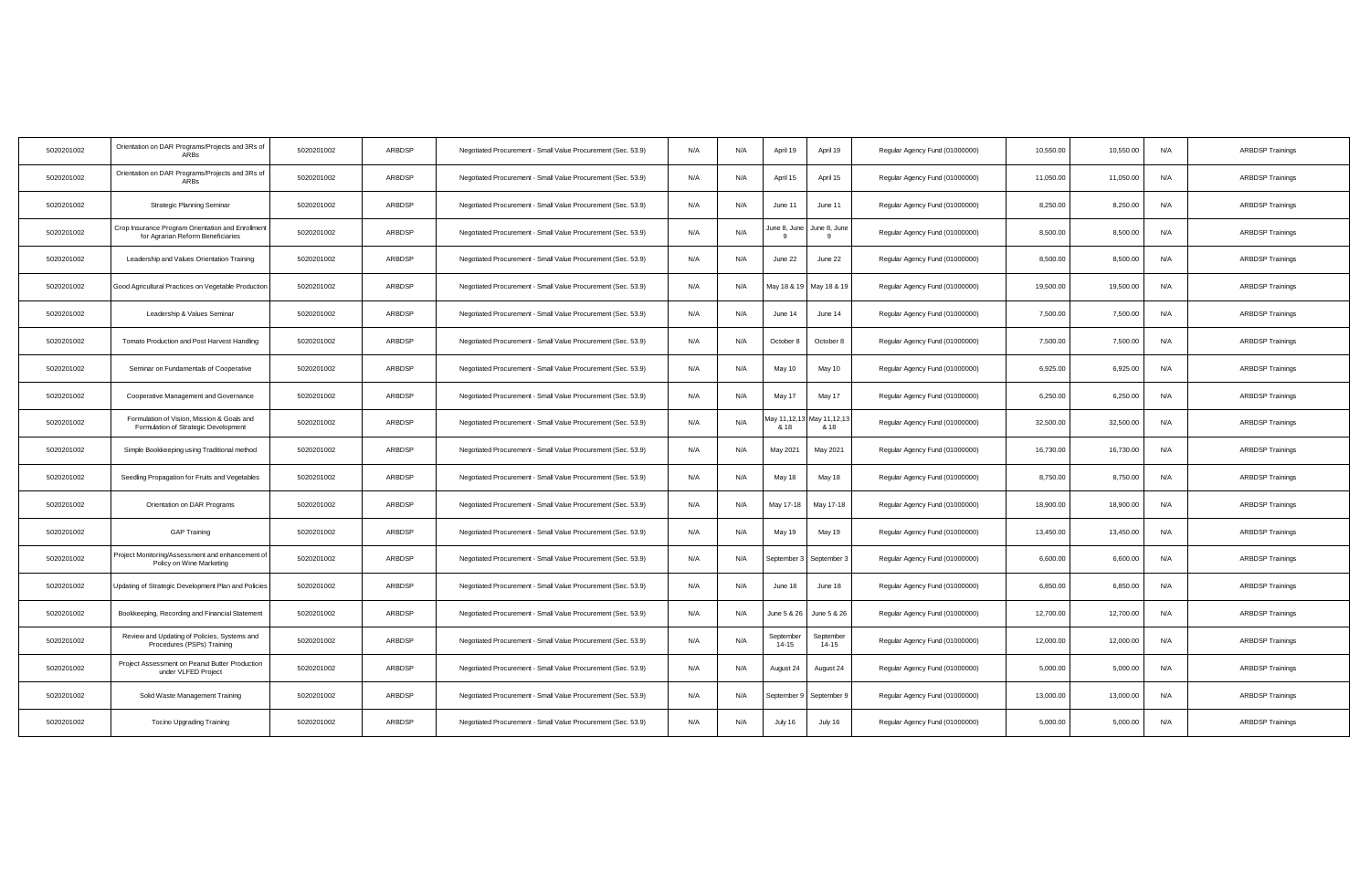| 5020201002 | Review and Updating of Policies, System and<br><b>Procedures Training</b>      | 5020201002 | ARBDSP | Negotiated Procurement - Small Value Procurement (Sec. 53.9) | N/A | N/A<br>August 10                    | August 10            | Regular Agency Fund (01000000) | 5,000.00  | 5,000.00  | N/A | <b>ARBDSP Trainings</b> |
|------------|--------------------------------------------------------------------------------|------------|--------|--------------------------------------------------------------|-----|-------------------------------------|----------------------|--------------------------------|-----------|-----------|-----|-------------------------|
| 5020201002 | Organic Rice Farming Training                                                  | 5020201002 | ARBDSP | Negotiated Procurement - Small Value Procurement (Sec. 53.9) | N/A | August 12<br>N/A                    | August 12            | Regular Agency Fund (01000000) | 16,500.00 | 16,500.00 | N/A | <b>ARBDSP Trainings</b> |
| 5020201002 | Updating of Strategic Development Plan and Policies                            | 5020201002 | ARBDSP | Negotiated Procurement - Small Value Procurement (Sec. 53.9) | N/A | N/A<br>June 18                      | June 18              | Regular Agency Fund (01000000) | 6,850.00  | 6,850.00  | N/A | <b>ARBDSP Trainings</b> |
| 5020201002 | Training on Organic Rice Production                                            | 5020201002 | ARBDSP | Negotiated Procurement - Small Value Procurement (Sec. 53.9) | N/A | N/A<br>october 15                   | october 15           | Regular Agency Fund (01000000) | 10,850.00 | 10,850.00 | N/A | <b>ARBDSP Trainings</b> |
| 5020201002 | Review and updating of Policy on Irrigation Services                           | 5020201002 | ARBDSP | Negotiated Procurement - Small Value Procurement (Sec. 53.9) | N/A | N/A<br>october 6                    | october 6            | Regular Agency Fund (01000000) | 9,850.00  | 9,850.00  | N/A | <b>ARBDSP Trainings</b> |
| 5020201002 | Orientation on DAR programs & 3Rs                                              | 5020201002 | ARBDSP | Negotiated Procurement - Small Value Procurement (Sec. 53.9) | N/A | N/A<br>June 11                      | June 11              | Regular Agency Fund (01000000) | 9,800.00  | 9,800.00  | N/A | <b>ARBDSP Trainings</b> |
| 5020201002 | Hands on training in the Production of Pineapple<br>Fiber (Phase I & Phase II) | 5020201002 | ARBDSP | Negotiated Procurement - Small Value Procurement (Sec. 53.9) | N/A | N/A<br>June 14 & 15                 | June 14 & 15         | Regular Agency Fund (01000000) | 15,000.00 | 15,000.00 | N/A | <b>ARBDSP Trainings</b> |
| 5020201002 | Strategic Develoopment Planning                                                | 5020201002 | ARBDSP | Negotiated Procurement - Small Value Procurement (Sec. 53.9) | N/A | N/A<br>September 8                  | September 8          | Regular Agency Fund (01000000) | 9.350.00  | 9.350.00  | N/A | <b>ARBDSP Trainings</b> |
| 5020201002 | Training on Simple Bookkeeping                                                 | 5020201002 | ARBDSP | Negotiated Procurement - Small Value Procurement (Sec. 53.9) | N/A | N/A<br>June 22                      | June 22              | Regular Agency Fund (01000000) | 4,200.00  | 4,200.00  | N/A | <b>ARBDSP Trainings</b> |
| 5020201002 | Orientation on the Operation and Maintenance of a<br>brown rice Micro mill     | 5020201002 | ARBDSP | Negotiated Procurement - Small Value Procurement (Sec. 53.9) | N/A | N/A<br>May 27                       | May 27               | Regular Agency Fund (01000000) | 8,750.00  | 8,750.00  | N/A | <b>ARBDSP Trainings</b> |
| 5020201002 | Training on Strategic Planning                                                 | 5020201002 | ARBDSP | Negotiated Procurement - Small Value Procurement (Sec. 53.9) | N/A | N/A<br>June 17-18                   | June 17-18           | Regular Agency Fund (01000000) | 11,200.00 | 11,200.00 | N/A | <b>ARBDSP Trainings</b> |
| 5020201002 | Cooperative Management and Governance                                          | 5020201002 | ARBDSP | Negotiated Procurement - Small Value Procurement (Sec. 53.9) | N/A | June 28, 29,<br>N/A<br>30           | June 28, 29,<br>30   | Regular Agency Fund (01000000) | 29,400.00 | 29,400.00 | N/A | <b>ARBDSP Trainings</b> |
| 5020201002 | Strategic Planning (Phase I & Phase II)                                        | 5020201002 | ARBDSP | Negotiated Procurement - Small Value Procurement (Sec. 53.9) | N/A | N/A<br>August 5-6                   | August 5-6           | Regular Agency Fund (01000000) | 22,700.00 | 22,700.00 | N/A | <b>ARBDSP Trainings</b> |
| 5020201002 | Simple Bookkeeping Phase I & Phase II)                                         | 5020201002 | ARBDSP | Negotiated Procurement - Small Value Procurement (Sec. 53.9) | N/A | N/A<br>August 3-4                   | August 3-4           | Regular Agency Fund (01000000) | 25,200.00 | 25,200.00 | N/A | <b>ARBDSP Trainings</b> |
| 5020201002 | Project Assessment cum Planning                                                | 5020201002 | ARBDSP | Negotiated Procurement - Small Value Procurement (Sec. 53.9) | N/A | N/A<br>July 1                       | July 1               | Regular Agency Fund (01000000) | 5,600.00  | 5,600.00  | N/A | <b>ARBDSP Trainings</b> |
| 5020201002 | Coaching and Mentoring on Policy Formulation                                   | 5020201002 | ARBDSP | Negotiated Procurement - Small Value Procurement (Sec. 53.9) | N/A | N/A<br>August 16                    | August 16            | Regular Agency Fund (01000000) | 11,100.00 | 11,100.00 | N/A | <b>ARBDSP Trainings</b> |
| 5020201002 | Skills Training for Sewing                                                     | 5020201002 | ARBDSP | Negotiated Procurement - Small Value Procurement (Sec. 53.9) | N/A | N/A<br>ugust 23-24                  | August 23-24         | Regular Agency Fund (01000000) | 16,450.00 | 16,450.00 | N/A | <b>ARBDSP Trainings</b> |
| 5020201002 | Rice Machinery Operation                                                       | 5020201002 | ARBDSP | Negotiated Procurement - Small Value Procurement (Sec. 53.9) | N/A | N/A<br>October 7-8                  | October 7-8          | Regular Agency Fund (01000000) | 15,000.00 | 15,000.00 | N/A | <b>ARBDSP Trainings</b> |
| 5020201002 | Soil Fertility Management                                                      | 5020201002 | ARBDSP | Negotiated Procurement - Small Value Procurement (Sec. 53.9) | N/A | N/A<br>October 6                    | October 6            | Regular Agency Fund (01000000) | 9,500.00  | 9,500.00  | N/A | <b>ARBDSP Trainings</b> |
| 5020201002 | Values and Leadership Training                                                 | 5020201002 | ARBDSP | Negotiated Procurement - Small Value Procurement (Sec. 53.9) | N/A | September<br>N/A<br>$16 - 17$       | September<br>16-17   | Regular Agency Fund (01000000) | 13,750.00 | 13,750.00 | N/A | <b>ARBDSP Trainings</b> |
| 5020201002 | <b>Project Assessment</b>                                                      | 5020201002 | ARBDSP | Negotiated Procurement - Small Value Procurement (Sec. 53.9) | N/A | September<br>N/A<br>14 & 21         | September<br>14 & 21 | Regular Agency Fund (01000000) | 19,750.00 | 19,750.00 | N/A | <b>ARBDSP Trainings</b> |
| 5020201002 | Training on Credit Delinquency Control                                         | 5020201002 | ARBDSP | Negotiated Procurement - Small Value Procurement (Sec. 53.9) | N/A | September<br>N/A<br>13 <sup>1</sup> | September<br>13      | Regular Agency Fund (01000000) | 8,120.00  | 8,120.00  | N/A | <b>ARBDSP Trainings</b> |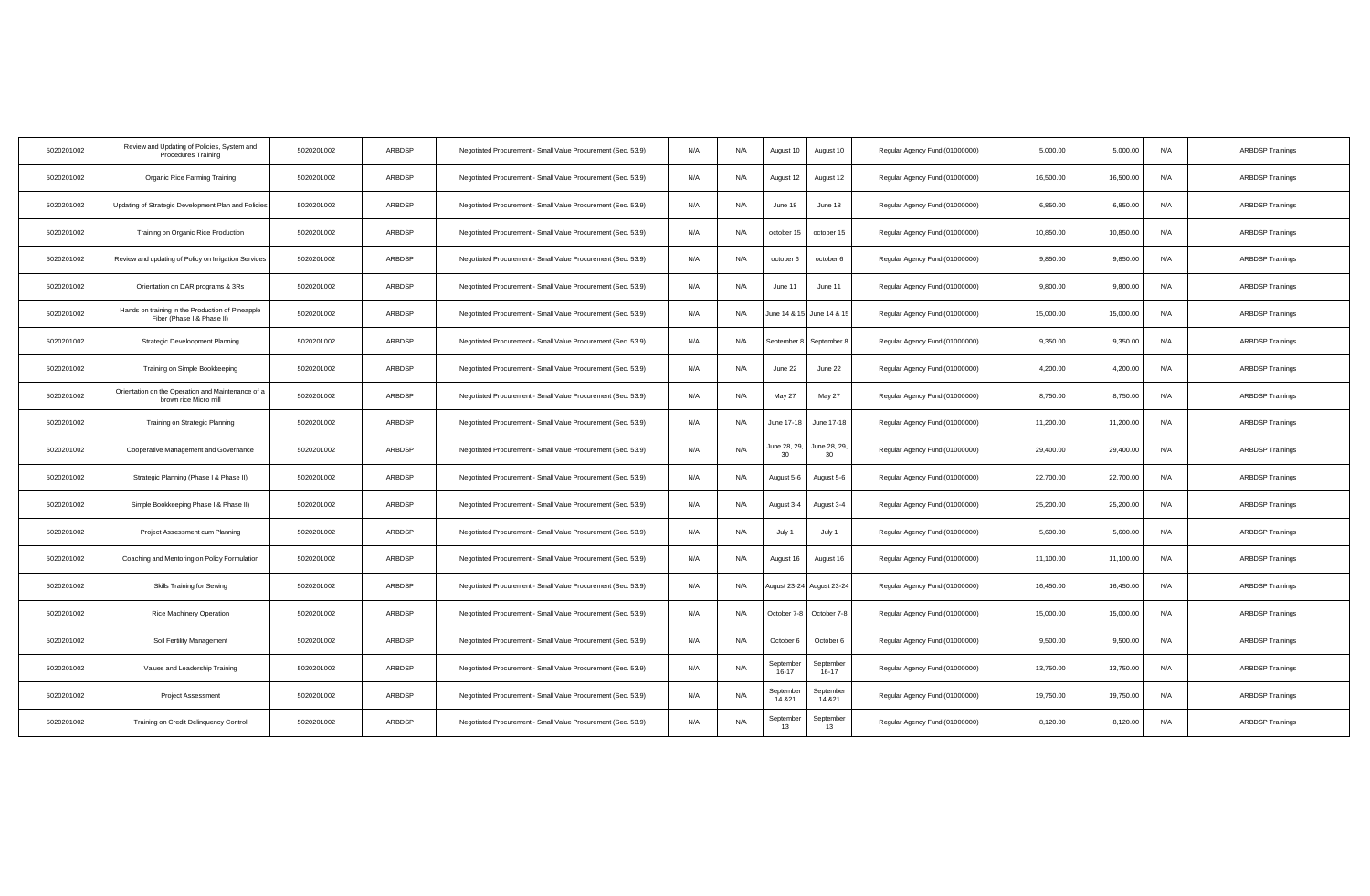| 5020201002 | Machinery Operation on Four Wheel Drive Tractor<br>and Combine Harvester                    | 5020201002 | ARBDSP | Negotiated Procurement - Small Value Procurement (Sec. 53.9) | N/A | N/A | October 1                           | October 1                         | Regular Agency Fund (01000000) | 8,750.00  | 8,750.00  | N/A | <b>ARBDSP Trainings</b> |
|------------|---------------------------------------------------------------------------------------------|------------|--------|--------------------------------------------------------------|-----|-----|-------------------------------------|-----------------------------------|--------------------------------|-----------|-----------|-----|-------------------------|
| 5020201002 | Refresher Course on updated Technology on Farm<br>Management                                | 5020201002 | ARBDSP | Negotiated Procurement - Small Value Procurement (Sec. 53.9) | N/A | N/A | Sept. 7-8;<br>Sept.9-10             | Sept. 7-8;<br>Sept.9-10           | Regular Agency Fund (01000000) | 29,500.00 | 29,500.00 | N/A | <b>ARBDSP Trainings</b> |
| 5020201002 | Training on Good Agricultural practices for rice                                            | 5020201002 | ARBDSP | Negotiated Procurement - Small Value Procurement (Sec. 53.9) | N/A | N/A | Sept. 15-17                         | Sept. 15-17                       | Regular Agency Fund (01000000) | 26,250.00 | 26,250.00 | N/A | <b>ARBDSP Trainings</b> |
| 5020201002 | Training on Enhancement of PSPs                                                             | 5020201002 | ARBDSP | Negotiated Procurement - Small Value Procurement (Sec. 53.9) | N/A | N/A | Oct. 5-8                            | Oct. 5-8                          | Regular Agency Fund (01000000) | 35,000.00 | 35,000.00 | N/A | <b>ARBDSP Trainings</b> |
| 5020201002 | Simple Bookkeeping and Record Management                                                    | 5020201002 | ARBDSP | Negotiated Procurement - Small Value Procurement (Sec. 53.9) | N/A | N/A | Sept. 29-30                         | Sept. 29-30                       | Regular Agency Fund (01000000) | 15,580.00 | 15,580.00 | N/A | <b>ARBDSP Trainings</b> |
| 5020201002 | Orientation on DAR Programs/Projects for ARBs                                               | 5020201002 | ARBDSP | Negotiated Procurement - Small Value Procurement (Sec. 53.9) | N/A | N/A | May 25,25<br>8.27                   | May 25,25<br>8.27                 | Regular Agency Fund (01000000) | 28,000.00 | 28,000.00 | N/A | <b>ARBDSP Trainings</b> |
| 5020201002 | Orientation on the 3Rs (Rigths, Roles &<br>Responsibilities) of ARBs                        | 5020201002 | ARBDSP | Negotiated Procurement - Small Value Procurement (Sec. 53.9) | N/A | N/A | June 3                              | June 3                            | Regular Agency Fund (01000000) | 7,500.00  | 7,500.00  | N/A | <b>ARBDSP Trainings</b> |
| 5020201002 | Good Agricultural Practices                                                                 | 5020201002 | ARBDSP | Negotiated Procurement - Small Value Procurement (Sec. 53.9) | N/A | N/A | August 5                            | August 5                          | Regular Agency Fund (01000000) | 12,000.00 | 12,000.00 | N/A | <b>ARBDSP Trainings</b> |
| 5020201002 | Orientation on DAR Landbank Credit Program for<br>ARBs (ARISE-ARBs)                         | 5020201002 | ARBDSP | Negotiated Procurement - Small Value Procurement (Sec. 53.9) | N/A | N/A | July 5                              | July 5                            | Regular Agency Fund (01000000) | 9,350.00  | 9,350.00  | N/A | <b>ARBDSP Trainings</b> |
| 5020201002 | Coaching on Bookkeeping (Phase I & II)                                                      | 5020201002 | ARBDSP | Negotiated Procurement - Small Value Procurement (Sec. 53.9) | N/A | N/A | July 28-29                          | July 28-29                        | Regular Agency Fund (01000000) | 19,400.00 | 19,400.00 | N/A | <b>ARBDSP Trainings</b> |
| 5020201002 | Financial Management (Phase I & II)                                                         | 5020201002 | ARBDSP | Negotiated Procurement - Small Value Procurement (Sec. 53.9) | N/A | N/A | August 12-13                        | August 12-13                      | Regular Agency Fund (01000000) | 19,400.00 | 19,400.00 | N/A | <b>ARBDSP Trainings</b> |
| 5020201002 | Orientation and Enrollment of ARBs on Agricultural<br>Insurance                             | 5020201002 | ARBDSP | Negotiated Procurement - Small Value Procurement (Sec. 53.9) | N/A | N/A | August 27                           | August 27                         | Regular Agency Fund (01000000) | 9,950.00  | 9,950.00  | N/A | <b>ARBDSP Trainings</b> |
| 5020201002 | Coaching and Mentoring on the Formulation of Policy<br>on Membership and Loans Phase I & II | 5020201002 | ARBDSP | Negotiated Procurement - Small Value Procurement (Sec. 53.9) | N/A | N/A | September<br>29-30                  | September<br>29-30                | Regular Agency Fund (01000000) | 19,400.00 | 19,400.00 | N/A | <b>ARBDSP Trainings</b> |
| 5020201002 | Strategic Planning (Phase I & Phase II)                                                     | 5020201002 | ARBDSP | Negotiated Procurement - Small Value Procurement (Sec. 53.9) | N/A | N/A | August 2-3                          | August 2-3                        | Regular Agency Fund (01000000) | 21,900.00 | 21,900.00 | N/A | <b>ARBDSP Trainings</b> |
| 5020201002 | <b>Business Enterprise Planning</b>                                                         | 5020201002 | ARBDSP | Negotiated Procurement - Small Value Procurement (Sec. 53.9) | N/A | N/A | September 9<br>10                   | September 9<br>10 <sup>10</sup>   | Regular Agency Fund (01000000) | 19,400.00 | 19,400.00 | N/A | <b>ARBDSP Trainings</b> |
| 5020201002 | Leadership & Values Formation (Phase I & II)                                                | 5020201002 | ARBDSP | Negotiated Procurement - Small Value Procurement (Sec. 53.9) | N/A | N/A | August 26-27                        | August 26-27                      | Regular Agency Fund (01000000) | 19,200.00 | 19,200.00 | N/A | <b>ARBDSP Trainings</b> |
| 5020201002 | Organizational Development Training for New<br>Organization                                 | 5020201002 | ARBDSP | Negotiated Procurement - Small Value Procurement (Sec. 53.9) | N/A | N/A | Sept. 14, 15,<br>22, 23, 28 &<br>29 | Sept. 14, 15<br>22, 23, 288<br>29 | Regular Agency Fund (01000000) | 46,450.00 | 46,450.00 | N/A | <b>ARBDSP Trainings</b> |
| 5020201002 | Rights, Roles and Responsibility                                                            | 5020201002 | ARBDSP | Negotiated Procurement - Small Value Procurement (Sec. 53.9) | N/A | N/A | Sept. 8 & 9                         | Sept. 8 & 9                       | Regular Agency Fund (01000000) | 14,500.00 | 14,500.00 | N/A | <b>ARBDSP Trainings</b> |
| 5020201002 | Strategic Planning Phase I & II                                                             | 5020201002 | ARBDSP | Negotiated Procurement - Small Value Procurement (Sec. 53.9) | N/A | N/A | Sept. 23-24                         | Sept. 23-24                       | Regular Agency Fund (01000000) | 21,200.00 | 21,200.00 | N/A | <b>ARBDSP Trainings</b> |
| 5020201002 | Formulation of Policies System & Procedure Phase<br>81                                      | 5020201002 | ARBDSP | Negotiated Procurement - Small Value Procurement (Sec. 53.9) | N/A | N/A | Sept 21-22                          | Sept 21-22                        | Regular Agency Fund (01000000) | 19,200.00 | 19,200.00 | N/A | <b>ARBDSP Trainings</b> |
| 5020201002 | Simple Bookkeeping (Phase I & II)                                                           | 5020201002 | ARBDSP | Negotiated Procurement - Small Value Procurement (Sec. 53.9) | N/A | N/A | Oct.7-8                             | Oct.7-8                           | Regular Agency Fund (01000000) | 19,200.00 | 19,200.00 | N/A | <b>ARBDSP Trainings</b> |
| 5020201002 | Records Management (phase I & II)                                                           | 5020201002 | ARBDSP | Negotiated Procurement - Small Value Procurement (Sec. 53.9) | N/A | N/A | Oct. 12-13                          | Oct. 12-13                        | Regular Agency Fund (01000000) | 19,200.00 | 19,200.00 | N/A | <b>ARBDSP Trainings</b> |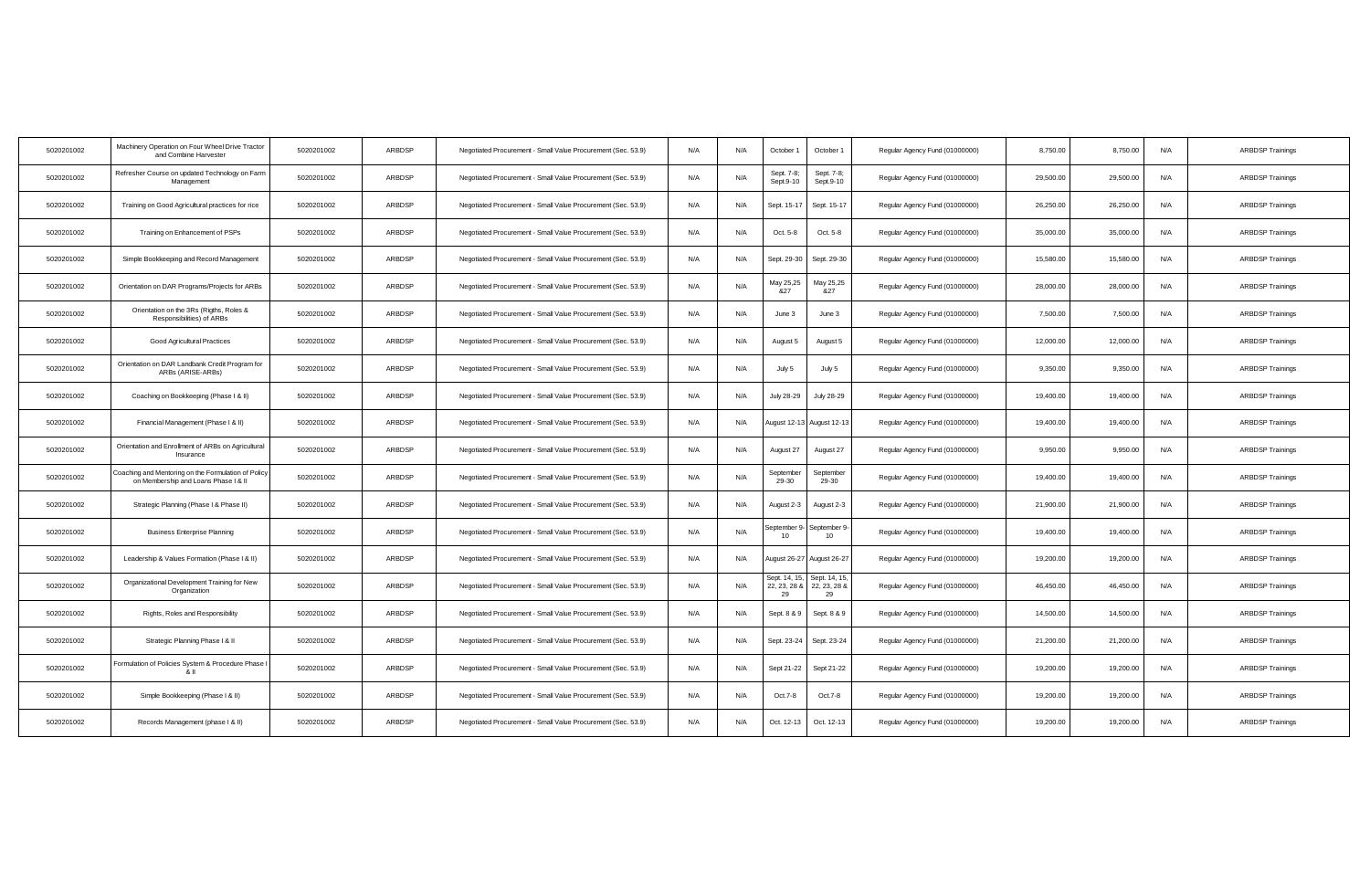| 5020201002 | Records Management (phase I & II)                                                                   | 5020201002 | ARBDSP | Negotiated Procurement - Small Value Procurement (Sec. 53.9) | N/A | N/A | Oct. 12-13                  | Oct. 12-13                  | Regular Agency Fund (01000000) | 15,000.00 | 15,000.00 | N/A | <b>ARBDSP Trainings</b> |
|------------|-----------------------------------------------------------------------------------------------------|------------|--------|--------------------------------------------------------------|-----|-----|-----------------------------|-----------------------------|--------------------------------|-----------|-----------|-----|-------------------------|
| 5020201002 | 3Rs on ARBs                                                                                         | 5020201002 | ARBDSP | Negotiated Procurement - Small Value Procurement (Sec. 53.9) | N/A | N/A | Oct. 14                     | Oct. 14                     | Regular Agency Fund (01000000) | 8,750.00  | 8,750.00  | N/A | <b>ARBDSP Trainings</b> |
| 5020201002 | Training on Basic Leadership, VMGO of New<br>Organization                                           | 5020201002 | ARBDSP | Negotiated Procurement - Small Value Procurement (Sec. 53.9) | N/A | N/A | Nov. 16-18                  | Nov. 16-18                  | Regular Agency Fund (01000000) | 27,550.00 | 27,550.00 | N/A | <b>ARBDSP Trainings</b> |
| 5020201002 | Training on Product Enhancement of Pork<br>Longganisa                                               | 5020201002 | ARBDSP | Negotiated Procurement - Small Value Procurement (Sec. 53.9) | N/A | N/A | March 9                     | March 9                     | Regular Agency Fund (01000000) | 5,000.00  | 5,000.00  | N/A | <b>ARBDSP Trainings</b> |
| 5020201002 | Establishment of Process Workflow to Standardized<br>Recipe                                         | 5020201002 | ARBDSP | Negotiated Procurement - Small Value Procurement (Sec. 53.9) | N/A | N/A | March 15                    | March 15                    | Regular Agency Fund (01000000) | 5,000.00  | 5,000.00  | N/A | <b>ARBDSP Trainings</b> |
| 5020201002 | Orientation on the Operation and Maintenance of a<br>brown rice Micro mill                          | 5020201002 | ARBDSP | Negotiated Procurement - Small Value Procurement (Sec. 53.9) | N/A | N/A | May 27                      | May 27                      | Regular Agency Fund (01000000) | 8,750.00  | 8,750.00  | N/A | <b>ARBDSP Trainings</b> |
| 5020201002 | Microfinance Orientation for ARBOs to be developed<br>as MF provider                                | 5020201002 | ARBDSP | Negotiated Procurement - Small Value Procurement (Sec. 53.9) | N/A | N/A | February 11                 | February 11                 | Regular Agency Fund (01000000) | 6,250.00  | 6,250.00  | N/A | <b>ARBDSP Trainings</b> |
| 5020201002 | Microfinance Orientation for ARBOs to be developed<br>as MF provider                                | 5020201002 | ARBDSP | Negotiated Procurement - Small Value Procurement (Sec. 53.9) | N/A | N/A | February 12                 | February 12                 | Regular Agency Fund (01000000) | 6,250.00  | 6.250.00  | N/A | <b>ARBDSP Trainings</b> |
| 5020201002 | Formulation of MF Policies, Systems & Procedures<br>(PSPs) for ARBOs to be developed as MF provider | 5020201002 | ARBDSP | Negotiated Procurement - Small Value Procurement (Sec. 53.9) | N/A | N/A | February 18                 | February 18                 | Regular Agency Fund (01000000) | 2,125.00  | 2,125.00  | N/A | <b>ARBDSP Trainings</b> |
| 5020201002 | Formulation of MF Policies, Systems & Procedures<br>(PSPs) for ARBOs to be developed as MF provider | 5020201002 | ARBDSP | Negotiated Procurement - Small Value Procurement (Sec. 53.9) | N/A | N/A | February 19                 | February 19                 | Regular Agency Fund (01000000) | 2,125.00  | 2,125.00  | N/A | <b>ARBDSP Trainings</b> |
| 5020201002 | Coaching & Monitoring Session for ARBO to be<br>developed as MF provider                            | 5020201002 | ARBDSP | Negotiated Procurement - Small Value Procurement (Sec. 53.9) | N/A | N/A | April 27, May<br>28         | April 27, May<br>28         | Regular Agency Fund (01000000) | 16,220.00 | 16,220.00 | N/A | <b>ARBDSP Trainings</b> |
| 5020201002 | Training on Simple Bookkeeping for ARBOs with<br><b>CRFPSP Project</b>                              | 5020201002 | ARBDSP | Negotiated Procurement - Small Value Procurement (Sec. 53.9) | N/A | N/A | April 14                    | April 14                    | Regular Agency Fund (01000000) | 5,000.00  | 5,000.00  | N/A | <b>ARBDSP Trainings</b> |
| 5020201002 | Credit Risk Management Training                                                                     | 5020201002 | ARBDSP | Negotiated Procurement - Small Value Procurement (Sec. 53.9) | N/A | N/A | March                       | March                       | Regular Agency Fund (01000000) | 14,500.00 | 14,500.00 | N/A | <b>ARBDSP Trainings</b> |
| 5020201002 | Cluster commitment setting for the project<br>"Linksfarmm"                                          | 5020201002 | ARBDSP | Negotiated Procurement - Small Value Procurement (Sec. 53.9) | N/A | N/A | February &<br>12            | February 8-<br>12           | Regular Agency Fund (01000000) | 19,000.00 | 19,000.00 | N/A | <b>ARBDSP Trainings</b> |
| 5020201002 | Good Agricultural Practices (GAPs) for vegetables                                                   | 5020201002 | ARBDSP | Negotiated Procurement - Small Value Procurement (Sec. 53.9) | N/A | N/A | March 8                     | March 8                     | Regular Agency Fund (01000000) | 7,000.00  | 7,000.00  | N/A | <b>ARBDSP Trainings</b> |
| 5020201002 | Soil and Water Management                                                                           | 5020201002 | ARBDSP | Negotiated Procurement - Small Value Procurement (Sec. 53.9) | N/A | N/A | February 26                 | February 26                 | Regular Agency Fund (01000000) | 6,650.00  | 6,650.0   | N/A | <b>ARBDSP Trainings</b> |
| 5020201002 | Product Delivery/Test Marketing                                                                     | 5020201002 | ARBDSP | Negotiated Procurement - Small Value Procurement (Sec. 53.9) | N/A | N/A | March 11-12                 | March 11-12                 | Regular Agency Fund (01000000) | 34,500.00 | 34,500.00 | N/A | <b>ARBDSP Trainings</b> |
| 5020201002 | Cluster Officers Training (Steps 7 & 8)                                                             | 5020201002 | ARBDSP | Negotiated Procurement - Small Value Procurement (Sec. 53.9) | N/A | N/A | March 1-2                   | March 1-2                   | Regular Agency Fund (01000000) | 10,000.00 | 10,000.00 | N/A | <b>ARBDSP Trainings</b> |
| 5020201002 | Product Delivery/ Test Marketing                                                                    | 5020201002 | ARBDSP | Negotiated Procurement - Small Value Procurement (Sec. 53.9) | N/A | N/A | March 4-5                   | March 4-5                   | Regular Agency Fund (01000000) | 34,500.00 | 34,500.00 | N/A | <b>ARBDSP Trainings</b> |
| 5020201002 | Coaching / Mentoring SWG Meeting on<br>Agroentepise                                                 | 5020201002 | ARBDSP | Negotiated Procurement - Small Value Procurement (Sec. 53.9) | N/A | N/A | Feb-Mar                     | Feb-Mar                     | Regular Agency Fund (01000000) | 6,000.00  | 6,000.00  | N/A | <b>ARBDSP Trainings</b> |
| 5020201002 | Coaching/ Mentoring SWG Meeting on Agro<br>Enterprise                                               | 5020201002 | ARBDSP | Negotiated Procurement - Small Value Procurement (Sec. 53.9) | N/A | N/A | Feb-March                   | Feb-March                   | Regular Agency Fund (01000000) | 34,500.00 | 34,500.00 | N/A | <b>ARBDSP Trainings</b> |
| 5020201002 | Coaching/ Mentoring SWG Meeting on Agro<br>Enterprise                                               | 5020201002 | ARBDSP | Negotiated Procurement - Small Value Procurement (Sec. 53.9) | N/A | N/A | April 9, May<br>14, June 11 | April 9, May<br>14, June 11 | Regular Agency Fund (01000000) | 10,950.00 | 10,950.00 | N/A | <b>ARBDSP Trainings</b> |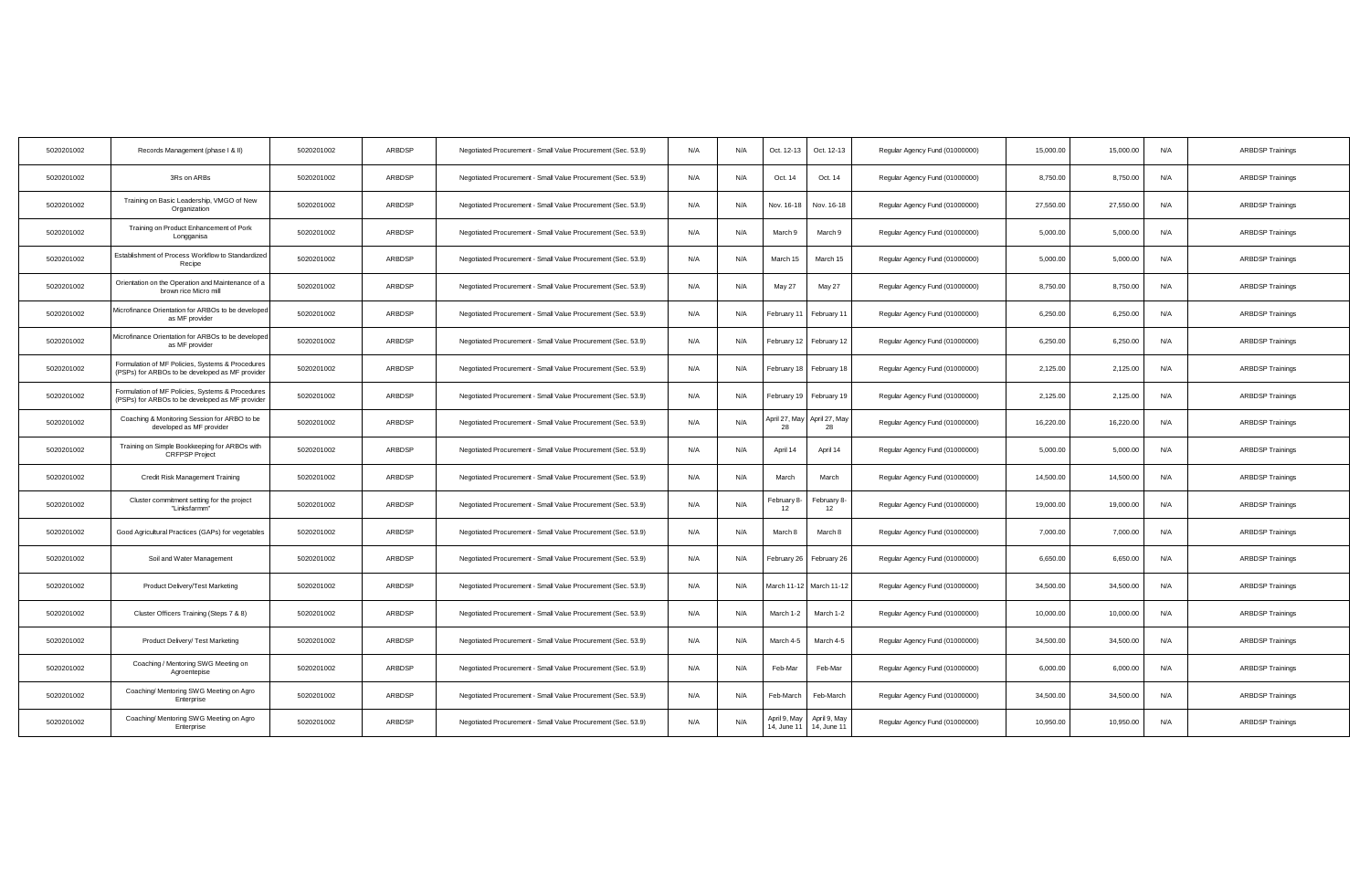| 5020201002 | Cluster Field monitoring & Firming up of Supply for<br>the project LINKSFARMM                                             | 5020201002 | ARBDSP | Negotiated Procurement - Small Value Procurement (Sec. 53.9) | N/A | N/A | April 5-9                 | April 5-9                     | Regular Agency Fund (01000000) | 7,500.00  | 7,500.00  | N/A | <b>ARBDSP Trainings</b> |
|------------|---------------------------------------------------------------------------------------------------------------------------|------------|--------|--------------------------------------------------------------|-----|-----|---------------------------|-------------------------------|--------------------------------|-----------|-----------|-----|-------------------------|
| 5020201002 | Cluster Field Monitoring & Product Supply<br>Forecasting                                                                  | 5020201002 | ARBDSP | Negotiated Procurement - Small Value Procurement (Sec. 53.9) | N/A | N/A | June 7-11                 | June 7-11                     | Regular Agency Fund (01000000) | 7,500.00  | 7,500.00  | N/A | <b>ARBDSP Trainings</b> |
| 5020201002 | Soil and Water Management                                                                                                 | 5020201002 | ARBDSP | Negotiated Procurement - Small Value Procurement (Sec. 53.9) | N/A | N/A | July 9                    | July 9                        | Regular Agency Fund (01000000) | 9,400.00  | 9,400.00  | N/A | <b>ARBDSP Trainings</b> |
| 5020201002 | Soil and Water Management                                                                                                 | 5020201002 | ARBDSP | Negotiated Procurement - Small Value Procurement (Sec. 53.9) | N/A | N/A | August 6                  | August 6                      | Regular Agency Fund (01000000) | 8,150.00  | 8,150.00  | N/A | <b>ARBDSP Trainings</b> |
| 5020201002 | Coaching and mentoring/SWG meeting on AED                                                                                 | 5020201002 | ARBDSP | Negotiated Procurement - Small Value Procurement (Sec. 53.9) | N/A | N/A | August 13 &<br>Oct. 7     | lugust 13 &<br>Oct. 7         | Regular Agency Fund (01000000) | 18,350.00 | 18,350.00 | N/A | <b>ARBDSP Trainings</b> |
| 5020201002 | Good Agricultural Practices (Fruits and Vegetables)                                                                       | 5020201002 | ARBDSP | Negotiated Procurement - Small Value Procurement (Sec. 53.9) | N/A | N/A | July 16                   | July 16                       | Regular Agency Fund (01000000) | 12,850.00 | 12,850.00 | N/A | <b>ARBDSP Trainings</b> |
| 5020201002 | FBS Project Orientation with targeted ARBs<br>Proponent and other stakeholders                                            | 5020201002 | ARBDSP | Negotiated Procurement - Small Value Procurement (Sec. 53.9) | N/A | N/A | March 23                  | March 23                      | Regular Agency Fund (01000000) | 10,000.00 | 10,000.00 | N/A | <b>ARBDSP Trainings</b> |
| 5020201002 | Record Keeping in Farm Business                                                                                           | 5020201002 | ARBDSP | Negotiated Procurement - Small Value Procurement (Sec. 53.9) | N/A | N/A | March 18                  | March 18                      | Regular Agency Fund (01000000) | 8,250.00  | 8.250.00  | N/A | <b>ARBDSP Trainings</b> |
| 5020201002 | Good Aricultural Practices on Vegetables & Market<br>Lingkaging vegetables farm visitation for FBs<br>sustaining ARBO     | 5020201002 | ARBDSP | Negotiated Procurement - Small Value Procurement (Sec. 53.9) | N/A | N/A | March 25                  | March 25                      | Regular Agency Fund (01000000) | 17,750.00 | 17,750.00 | N/A | <b>ARBDSP Trainings</b> |
| 5020201002 | FBS Launching & Sessions 1-4                                                                                              | 5020201002 | ARBDSP | Negotiated Procurement - Small Value Procurement (Sec. 53.9) | N/A | N/A | April 7 & 14              | April 7 & 14                  | Regular Agency Fund (01000000) | 22,890.00 | 22,890.00 | N/A | <b>ARBDSP Trainings</b> |
| 5020201002 | Tomato Production and Post Harvest Handling                                                                               | 5020201002 | ARBDSP | Negotiated Procurement - Small Value Procurement (Sec. 53.9) | N/A | N/A | May 7                     | May 7                         | Regular Agency Fund (01000000) | 7,500.00  | 7,500.00  | N/A | <b>ARBDSP Trainings</b> |
| 5020201002 | ctual Market Survey & GAP for Vegetable Training,<br>FBS session 5-6 & 1st Process Review                                 | 5020201002 | ARBDSP | Negotiated Procurement - Small Value Procurement (Sec. 53.9) | N/A | N/A | April 21-22               | April 21-22                   | Regular Agency Fund (01000000) | 44,790.00 | 44,790.00 | N/A | <b>ARBDSP Trainings</b> |
| 5020201002 | GAP on Vegetable                                                                                                          | 5020201002 | ARBDSP | Negotiated Procurement - Small Value Procurement (Sec. 53.9) | N/A | N/A | June 2                    | June 2                        | Regular Agency Fund (01000000) | 1,500.00  | 1,500.00  | N/A | <b>ARBDSP Trainings</b> |
| 5020201002 | <b>Actual Market Survey</b>                                                                                               | 5020201002 | ARBDSP | Negotiated Procurement - Small Value Procurement (Sec. 53.9) | N/A | N/A | June 10-11                | June 10-11                    | Regular Agency Fund (01000000) | 3,000.00  | 3,000.00  | N/A | <b>ARBDSP Trainings</b> |
| 5020201002 | Farm Business School Sessions 7-13 and Second<br>Process Review after session 6-11                                        | 5020201002 | ARBDSP | Negotiated Procurement - Small Value Procurement (Sec. 53.9) | N/A | N/A |                           | July 1, 8 & 15 July 1, 8 & 15 | Regular Agency Fund (01000000) | 14,850.00 | 14,850.00 | N/A | <b>ARBDSP Trainings</b> |
| 5020201002 | FBS sessions 14-19                                                                                                        | 5020201002 | ARBDSP | Negotiated Procurement - Small Value Procurement (Sec. 53.9) | N/A | N/A | August 12 &<br>19         | August 12 &<br>19             | Regular Agency Fund (01000000) | 9,900.00  | 9,900.00  | N/A | <b>ARBDSP Trainings</b> |
| 5020201002 | FBS Sessions 20-25                                                                                                        | 5020201002 | ARBDSP | Negotiated Procurement - Small Value Procurement (Sec. 53.9) | N/A | N/A | Nugust 26 ≀<br>Sept 2 & 9 | August 26 &<br>Sept 2 & 9     | Regular Agency Fund (01000000) | 16,500.00 | 16,500.00 | N/A | <b>ARBDSP Trainings</b> |
| 5020201002 | FBS Graduation                                                                                                            | 5020201002 | ARBDSP | Negotiated Procurement - Small Value Procurement (Sec. 53.9) | N/A | N/A | Sept. 16                  | Sept. 16                      | Regular Agency Fund (01000000) | 56,757.00 | 56,757.00 | N/A | <b>ARBDSP Trainings</b> |
| 5020201002 | Training on Credit Risk Management for APCP<br><b>ARBOs</b>                                                               | 5020201002 | ARBDSP | Negotiated Procurement - Small Value Procurement (Sec. 53.9) | N/A | N/A | March                     | March                         | Regular Agency Fund (01000000) | 18,750.00 | 18,750.00 | N/A | <b>ARBDSP Trainings</b> |
| 5020201002 | Training n Deliquency control for APCP ARBOs                                                                              | 5020201002 | ARBDSP | Negotiated Procurement - Small Value Procurement (Sec. 53.9) | N/A | N/A | March                     | March                         | Regular Agency Fund (01000000) | 18,750.00 | 18,750.00 | N/A | <b>ARBDSP Trainings</b> |
| 5020201002 | Livelihood Support Project for Iwak Ancestral<br>Jomain Development Association (IWADDA), Santa<br>Nueva Vizcave-TRAINING | 5020201002 | ARBDSP | Negotiated Procurement - Small Value Procurement (Sec. 53.9) | N/A | N/A | May                       | May                           | Regular Agency Fund (01000000) | 5,750.00  | 5,750.00  | N/A | <b>ARBDSP Trainings</b> |
| 5020201002 | Simple Bookkeeping for Iwak Ancestral Domain<br>Development Association (IWADDA), Santa Fe,<br>Nueva Vizcaya-TRAININGs    | 5020201002 | ARBDSP | Negotiated Procurement - Small Value Procurement (Sec. 53.9) | N/A | N/A | June                      | June                          | Regular Agency Fund (01000000) | 3,750.00  | 3,750.00  | N/A | <b>ARBDSP Trainings</b> |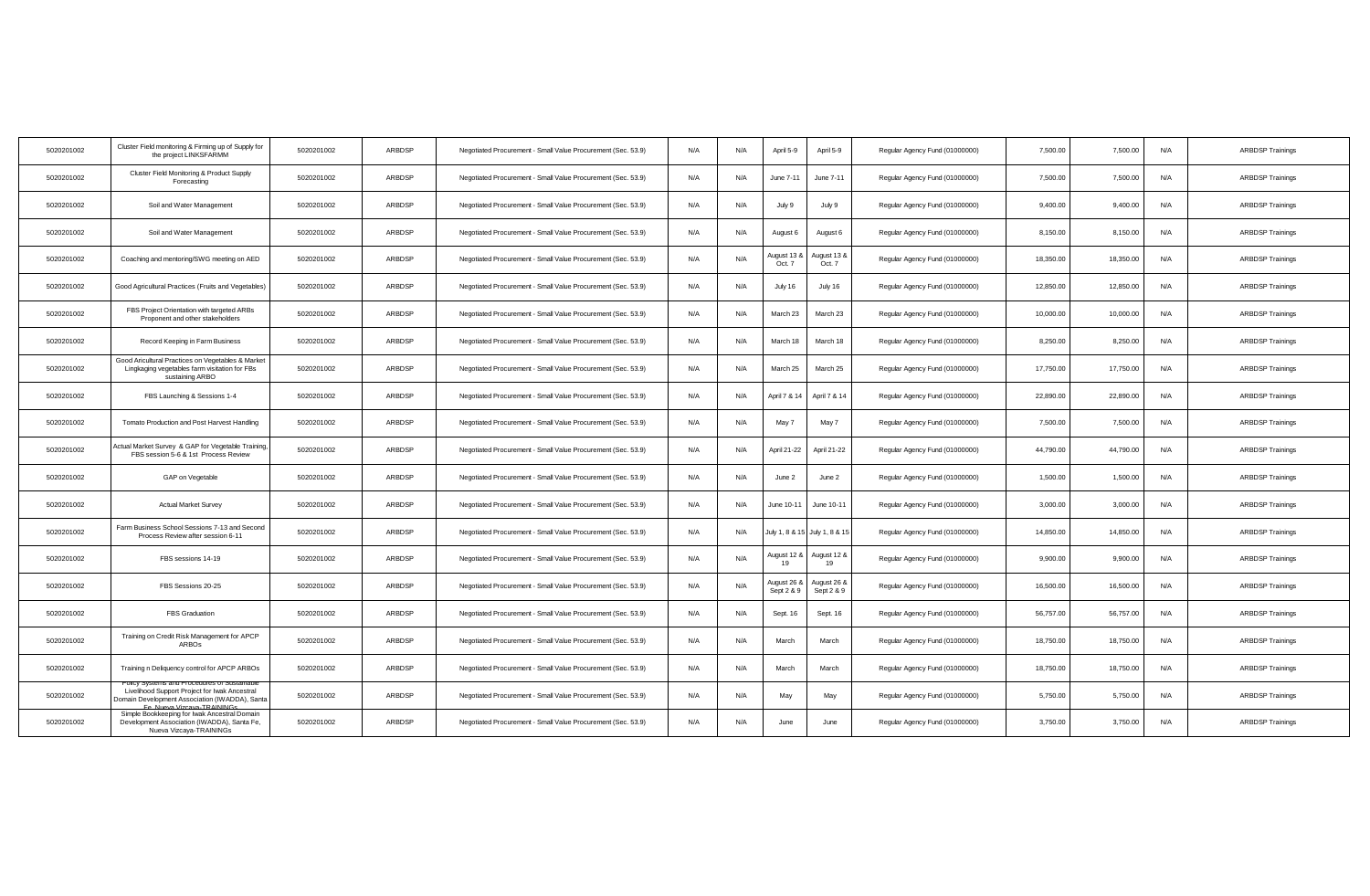| 5020201002 | Mitigation for Iwak Ancestral Domain Development<br>Association (IWADDA), Santa Fe, Nueva Vizcaya-                                                      | 5020201002 | ARBDSP | Negotiated Procurement - Small Value Procurement (Sec. 53.9) | N/A | N/A | June              | June              | Regular Agency Fund (01000000) | 8,250.00   | 8,250.00   | N/A | <b>ARBDSP Trainings</b> |
|------------|---------------------------------------------------------------------------------------------------------------------------------------------------------|------------|--------|--------------------------------------------------------------|-----|-----|-------------------|-------------------|--------------------------------|------------|------------|-----|-------------------------|
| 5020201002 | ttion and Maintenance of<br>Tiller) for Iwak Ancestral Domain Development<br>Association (IWADDA), Santa Fe, Nueva Vizcaya-                             | 5020201002 | ARBDSP | Negotiated Procurement - Small Value Procurement (Sec. 53.9) | N/A | N/A | July              | July              | Regular Agency Fund (01000000) | 8,250.00   | 8,250.00   | N/A | <b>ARBDSP Trainings</b> |
| 5020201002 | Policy, System and Procedure for Sustainable<br>Livelihood Project for Lumannap Aurora IA, Inc.,<br>Quezon, Nueva Vizcaya                               | 5020201002 | ARBDSP | Negotiated Procurement - Small Value Procurement (Sec. 53.9) | N/A | N/A | June              | June              | Regular Agency Fund (01000000) | 5,000.00   | 5,000.00   | N/A | <b>ARBDSP Trainings</b> |
| 5020201002 | Hands on training on Simple Bookkeeping using<br>traditional method for Farm Machineries for<br>Lumannap Aurora IA, Inc., Quezon, Nueva Vizcaya         | 5020201002 | ARBDSP | Negotiated Procurement - Small Value Procurement (Sec. 53.9) | N/A | N/A | July              | July              | Regular Agency Fund (01000000) | 3,750.00   | 3,750.00   | N/A | <b>ARBDSP Trainings</b> |
| 5020201002 | lands on Operation and Maintenance for Lumannap<br>Aurora IA, Inc., Quezon, Nueva Vizcava                                                               | 5020201002 | ARBDSP | Negotiated Procurement - Small Value Procurement (Sec. 53.9) | N/A | N/A | June              | June              | Regular Agency Fund (01000000) | 3,750.00   | 3,750.00   | N/A | <b>ARBDSP Trainings</b> |
| 5020201002 | Policy, System and Procedure for Sustainable<br>Livelihood Project for Villaros Upland Farmers<br>Association, Villaros, Bagabag, Nueva Vizcaya         | 5020201002 | ARBDSP | Negotiated Procurement - Small Value Procurement (Sec. 53.9) | N/A | N/A | June              | June              | Regular Agency Fund (01000000) | 5,000.00   | 5,000.00   | N/A | <b>ARBDSP Trainings</b> |
| 5020201002 | Hands on training on Simple Bookkeeping using<br>traditional method for Farm Machineries for Villaros<br>Upland Farmers Association, Villaros, Bagabag, | 5020201002 | ARBDSP | Negotiated Procurement - Small Value Procurement (Sec. 53.9) | N/A | N/A | July              | July              | Regular Agency Fund (01000000) | 3,750.00   | 3,750.00   | N/A | <b>ARBDSP Trainings</b> |
| 5020201002 | Hands on Operation and Maintenance for Villaros<br>Upland Farmers Association, Villaros, Bagabag,<br>Nueva Vizcaya                                      | 5020201002 | ARBDSP | Negotiated Procurement - Small Value Procurement (Sec. 53.9) | N/A | N/A | June              | June              | Regular Agency Fund (01000000) | 3,750.00   | 3,750.00   | N/A | <b>ARBDSP Trainings</b> |
| 5020201002 | Orientation on Climate Change Adaption and<br>Aitigation for Barangay Paitan Farmers Association,<br>Inc., Bayombong, Nueva Vizcaya                     | 5020201002 | ARBDSP | Negotiated Procurement - Small Value Procurement (Sec. 53.9) | N/A | N/A | June              | June              | Regular Agency Fund (01000000) | 8,250.00   | 8,250.00   | N/A | <b>ARBDSP Trainings</b> |
| 5020201002 | Farm Plan & Budget Preparation for Barangay<br>Paitan Farmers Association, Inc., Bayombong,<br>Nueva Vizcava                                            | 5020201002 | ARBDSP | Negotiated Procurement - Small Value Procurement (Sec. 53.9) | N/A | N/A | June              | June              | Regular Agency Fund (01000000) | 8,250.00   | 8,250.00   | N/A | <b>ARBDSP Trainings</b> |
| 5020201002 | Operational and Maintenance of Machinery (four<br>wheel drive tractor) for Barangay Paitan Farmers<br>Association, Inc., Bayombong, Nueva Vizcaya       | 5020201002 | ARBDSP | Negotiated Procurement - Small Value Procurement (Sec. 53.9) | N/A | N/A | July              | July              | Regular Agency Fund (01000000) | 3,750.00   | 3,750.00   | N/A | <b>ARBDSP Trainings</b> |
| 5020201002 | Hands on Construction Cum Training on WATSAN<br>Facilities                                                                                              | 5020201002 | ARBDSP | Negotiated Procurement - Small Value Procurement (Sec. 53.9) | N/A | N/A | July-<br>December | July-<br>December | Regular Agency Fund (01000000) | 20,000.00  | 20,000.00  | N/A | <b>ARBDSP Trainings</b> |
| 5020201002 | Operation and Maintenance                                                                                                                               | 5020201002 | ARBDSP | Negotiated Procurement - Small Value Procurement (Sec. 53.9) | N/A | N/A | July-<br>December | July-<br>December | Regular Agency Fund (01000000) | 10,000.00  | 10,000.00  | N/A | <b>ARBDSP Trainings</b> |
| 5020301001 | <b>ICT</b> Office Supplies                                                                                                                              | 5020301001 | ARBDSP | Negotiated Procurement - Small Value Procurement (Sec. 53.9) | N/A | N/A | Quarterly         | Quarterly         | Regular Agency Fund (01000000) | 103.350.00 | 103.350.00 | N/A | ARBDSP                  |
| 5020301002 | Office Supplies Expense                                                                                                                                 | 5020301002 | ARBDSP | Negotiated Procurement - Small Value Procurement (Sec. 53.9) | N/A | N/A | Quarterly         | Quarterly         | Regular Agency Fund (01000000) | 80,326.75  | 80,326.7   | N/A | ARBDSP                  |
| 5020309000 | Fuel, Oil and Lubricants                                                                                                                                | 5020309000 | ARBDSP | Direct Contracting (Sec. 50)                                 | N/A | N/A | Monthly           | Monthly           | Regular Agency Fund (01000000) | 122,082.31 | 122,082.3  | N/A | ARBDSP                  |
| 5021299099 | <b>Other General Services</b>                                                                                                                           | 5021299099 | ARBDSP | Negotiated Procurement - Small Value Procurement (Sec. 53.9) | N/A | N/A | Monthly           | Monthly           | Regular Agency Fund (01000000) | 321,112.44 | 321,112.44 | N/A | ARBDSP                  |
| 5020502002 | Telephone Expenses - Landline                                                                                                                           | 5020502002 | ARBDSP | Direct Contracting (Sec. 50)                                 | N/A | N/A | Monthly           | Monthly           | Regular Agency Fund (01000000) | 100,000.00 | 100,000.00 | N/A | ARBDSP                  |
| 5021501001 | Taxes, Duties and Licenses                                                                                                                              | 5021501001 | ARBDSP | Direct Contracting (Sec. 50)                                 | N/A | N/A | Monthly           | Monthly           | Regular Agency Fund (01000000) | 2,814.00   | 2,814.00   | N/A | ARBDSP                  |
| 5029903000 | Representation Expenses                                                                                                                                 | 5029903000 | ARBDSP | Negotiated Procurement - Small Value Procurement (Sec. 53.9) | N/A | N/A | Monthly           | Monthly           | Regular Agency Fund (01000000) | 76,725.00  | 76,725.00  | N/A | ARBDSP                  |
| 5021202000 | <b>Janitorial Services</b>                                                                                                                              | 5021202000 | ARBDSP | Direct Contracting (Sec. 50)                                 | N/A | N/A | Monthly           | Monthly           | Regular Agency Fund (01000000) | 5,727.27   | 5,727.27   | N/A | ARBDSP                  |
| 5020399000 | Other Supplies and Materials Expenses                                                                                                                   | 5020399000 | ARBDSP | Negotiated Procurement - Small Value Procurement (Sec. 53.9) | N/A | N/A | Monthly           | Monthly           | Regular Agency Fund (01000000) | 67,360.00  | 67,360.00  | N/A | ARBDSP                  |